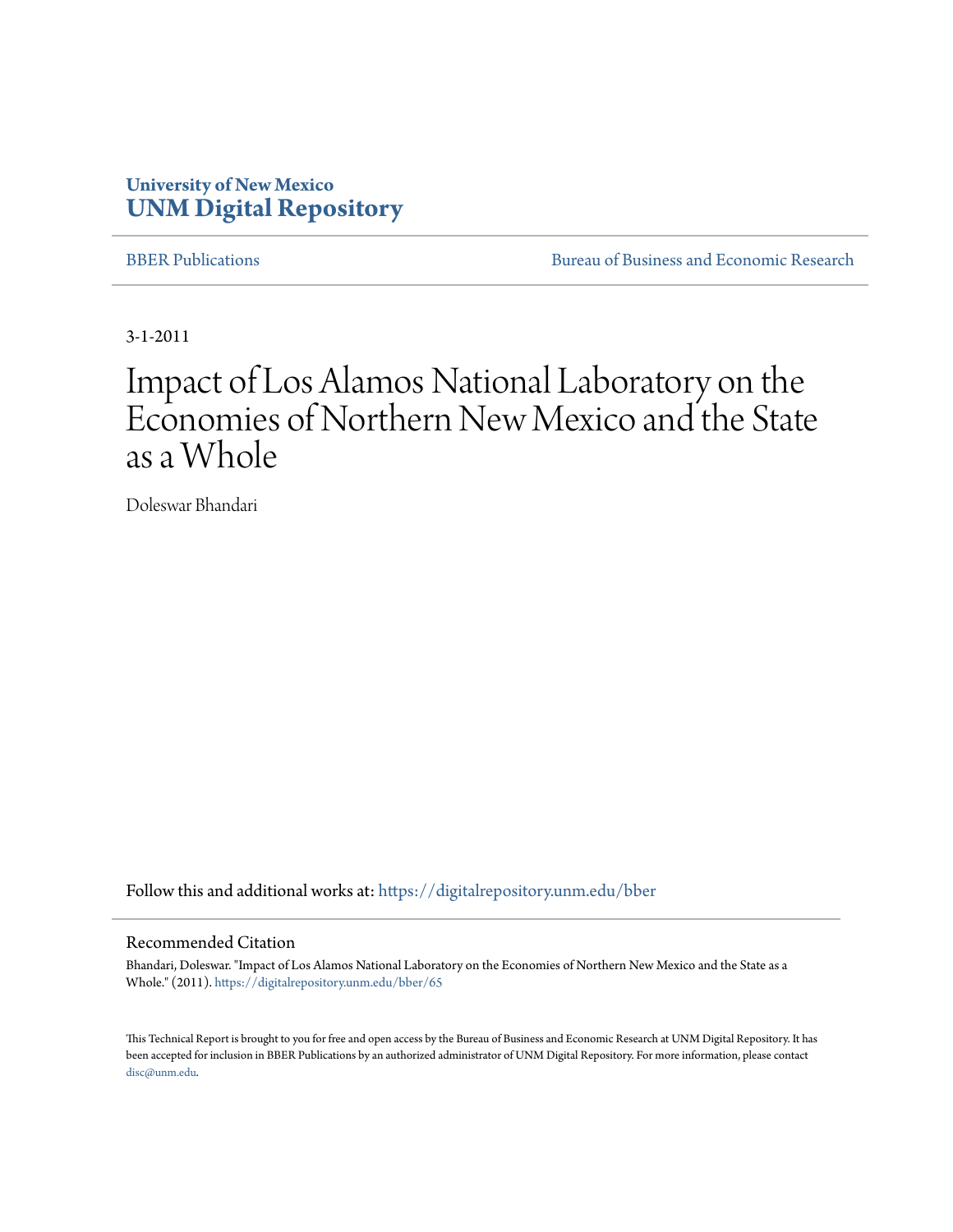

# **Impact of Los Alamos National Laboratory on the Economies of Northern New Mexico and the State as a Whole**

March 2011

UNIVERSITY OF NEW MEXICO BUREAU OF BUSINESS AND ECONOMIC RESEARCH 303 Girard Blvd. NE MSC06 3510 / Oñate Hall Albuquerque, NM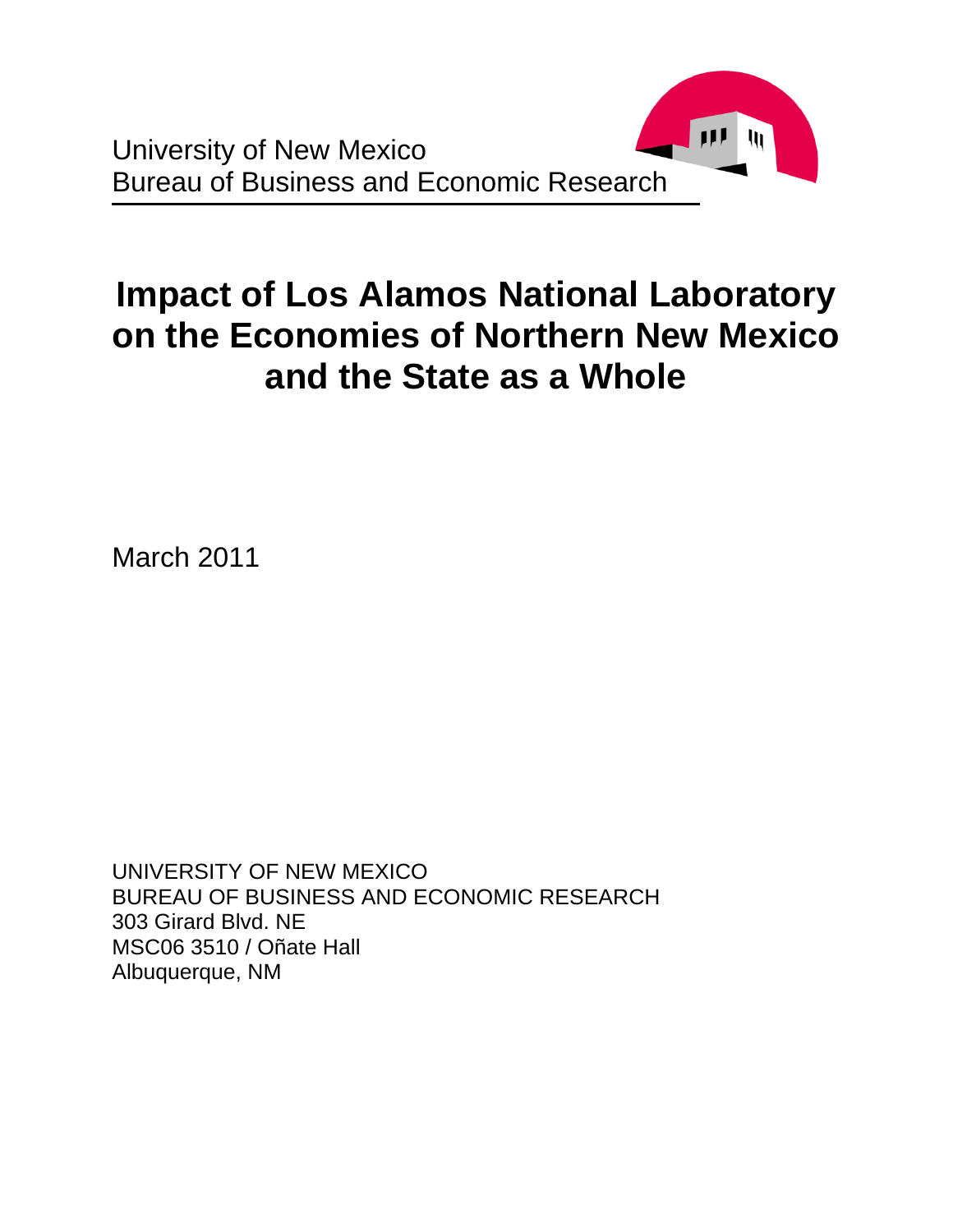

# **Impact of Los Alamos National Laboratory on the Economies of Northern New Mexico and the State as a Whole**

March 2011

Doleswar Bhandari, PhD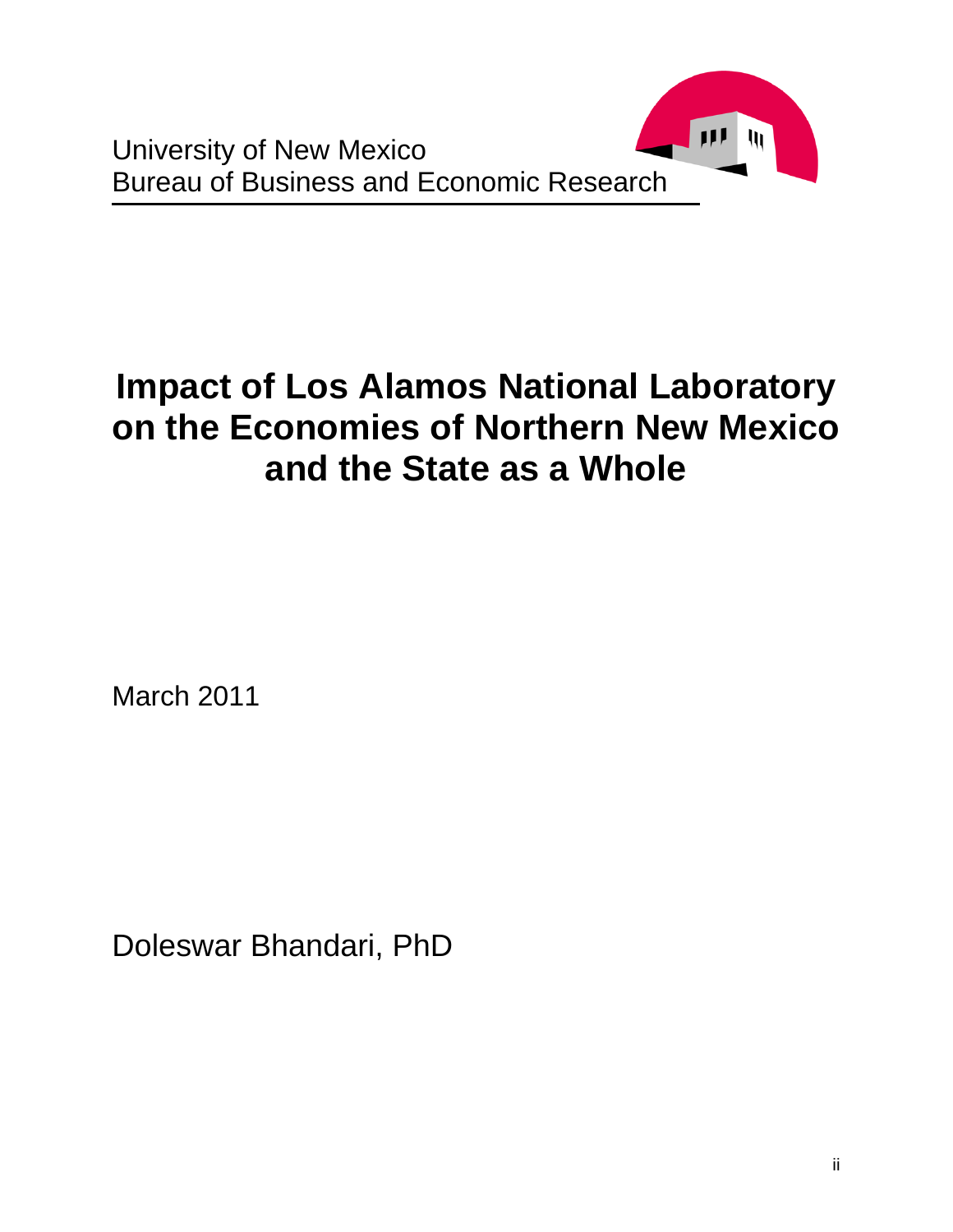# **TABLE OF CONTENTS**

| 1            |                 |                                                                         |  |
|--------------|-----------------|-------------------------------------------------------------------------|--|
| $\mathbf{2}$ |                 |                                                                         |  |
|              | 2.1<br>22       | 2.2.1<br>222<br>2.2.3                                                   |  |
|              |                 | 2.2.4                                                                   |  |
| 3            |                 | ECONOMIC IMPACTS OF LANL ON NORTHERN NEW MEXICO AND THE STATE 10        |  |
|              | 3.1<br>32       | 311<br>3.1.2                                                            |  |
| 4            |                 |                                                                         |  |
| 5            | 41              | REVENUE IMPACTS OF LANL ON LOS ALAMOS, SANTA FE AND RIO ARRIBA COUNTIES |  |
|              |                 |                                                                         |  |
|              | 51<br>52<br>5.3 |                                                                         |  |
| 6            |                 |                                                                         |  |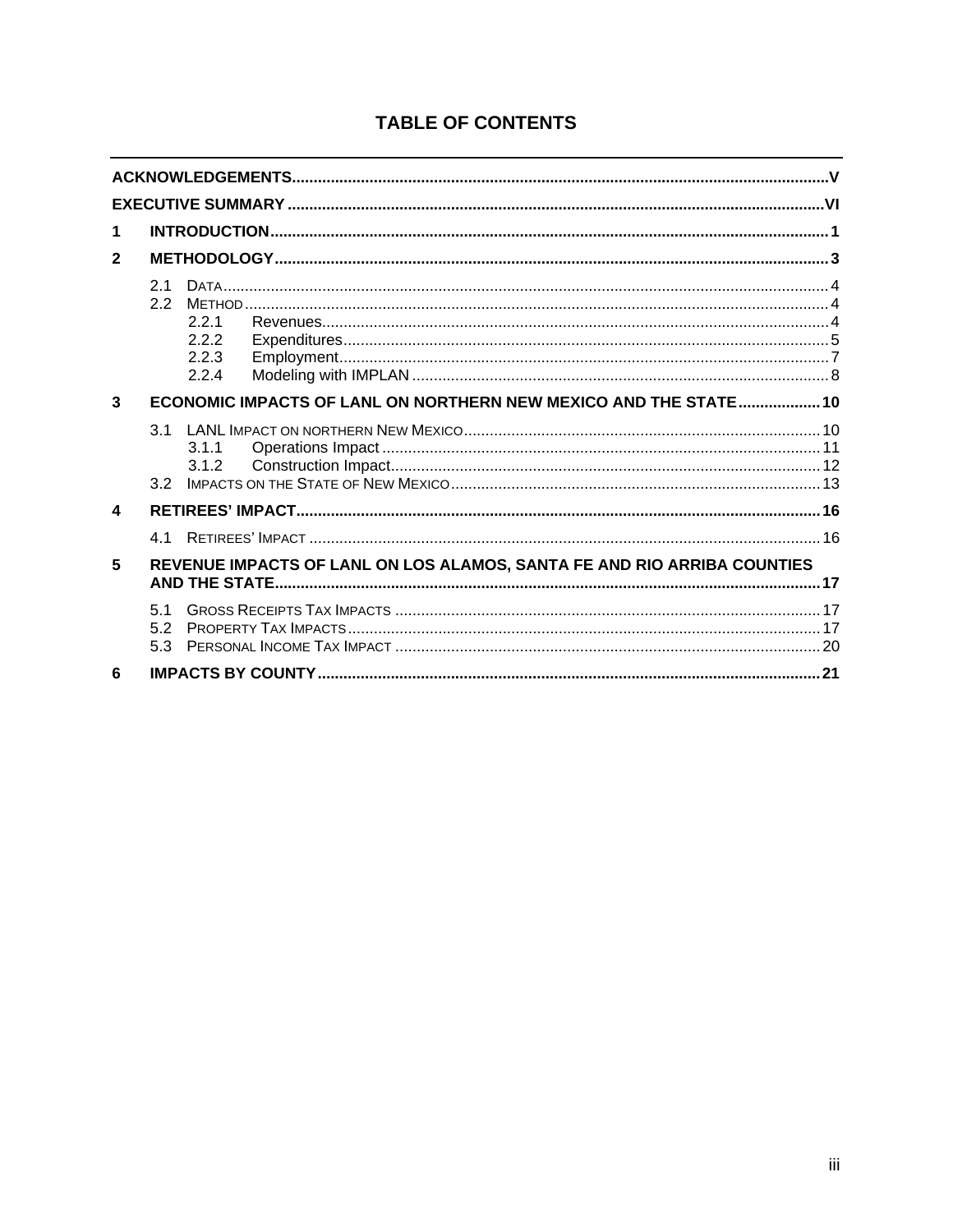# **TABLE OF TABLES AND FIGURES**

| Table 3.1 Total Economic Impacts of LANL on the Economy of northern New Mexico, FY09  11            |  |
|-----------------------------------------------------------------------------------------------------|--|
| Table 3.2 Total Operations Impacts by LANL on the Economy of northern New Mexico, FY09 12           |  |
|                                                                                                     |  |
| Table 3.4 Total Construction Impacts by LANL on the Economy of northern New Mexico, FY09  13        |  |
|                                                                                                     |  |
| Table 3.6 Total Operations Impacts by LANL on the State of New Mexico, FY09 14                      |  |
| Table 3.7 Total Construction Impacts by LANL on the State of New Mexico, FY09  15                   |  |
| Table 3.8 Percent Difference Between LANL's Impacts on northern New Mexico and the State by Type of |  |
|                                                                                                     |  |
| Table 4.1 Economic Impacts of LANL Retiree Expenditures in northern New Mexico and in the State  16 |  |
| Table 4.2 Estimation of Induced Impacts of LANL Retiree Spending by County  16                      |  |
| Table 5.1 Gross Receipt Taxes Resulting From LANL Operations and Construction, FY09  17             |  |
| Table 5.2 Estimation of Additional Property Value Associated with LANL Employment  18               |  |
|                                                                                                     |  |
|                                                                                                     |  |
|                                                                                                     |  |
| Table 5.6 Estimation of Personal Income Tax for Federal and State Government 20                     |  |
|                                                                                                     |  |
|                                                                                                     |  |
|                                                                                                     |  |
|                                                                                                     |  |
|                                                                                                     |  |
|                                                                                                     |  |
|                                                                                                     |  |
|                                                                                                     |  |
|                                                                                                     |  |
|                                                                                                     |  |
|                                                                                                     |  |
|                                                                                                     |  |
|                                                                                                     |  |
|                                                                                                     |  |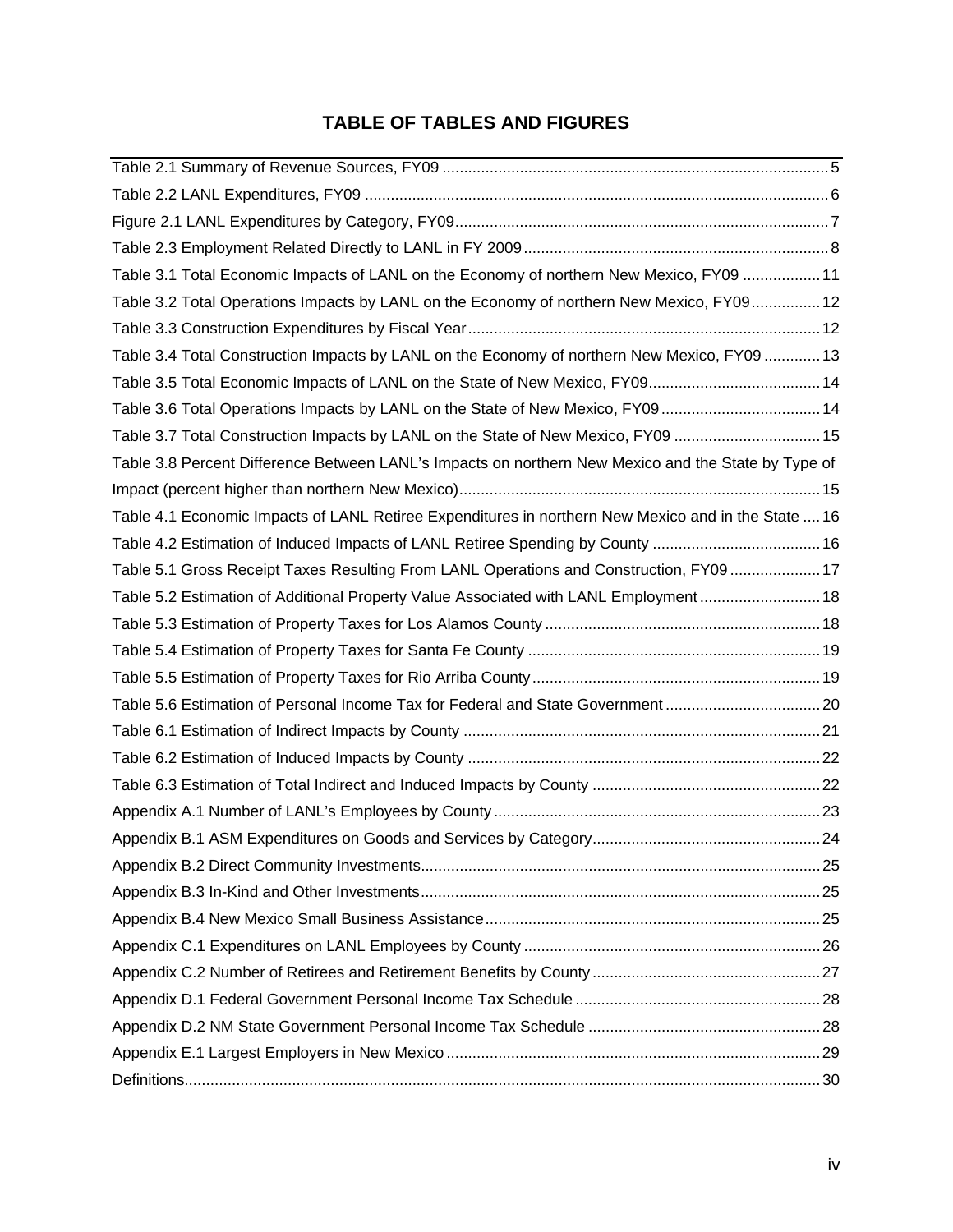# **Acknowledgements**

The Bureau of Business and Economic Research wishes to express its appreciation to the Los Alamos National Laboratory for funding this study. Special thanks go to Lisa Rosendorf, Division Leader, LANL Communications and Government Affairs for contacting us to conduct this assessment and providing needed support. Thanks are also due to Ken Adkins, Senior Staff Specialist, from the same division for his support throughout the project and for coordinating the data collection effort. I would like to thank K. Aaron Menefee from the Office of the Chief Financial Officer, Jeffrey Toliver from Human Resources, James Carrigan from the Small Business Program, Robert Holder from the Acquisition Operation and Vangie Trujillo from the Community Programs Office for providing data on Los Alamos National Laboratory's expenditures and revenues. Thanks are due to Rochelle Follmer from Chief Financial Officer Division for providing gross receipt tax data.

As always, I appreciate the assistance provided by BBER staff and students. I would like to thank Dr. Lee Reynis, BBER Director, for reviewing the work and for the many suggestions that improved the overall analysis. Special thanks go to BBER and DGR staff member Jessica Bloom for her help in checking the numbers and editing the final draft. I also appreciate BBER's staff member, Molly Bleecker, for her editing of various versions of this report, Michael O'Donnell for his further editing of this report and BBER's student Sean Petranovich for collecting gross receipts tax rates for various jurisdictions.

Doleswar Bhandari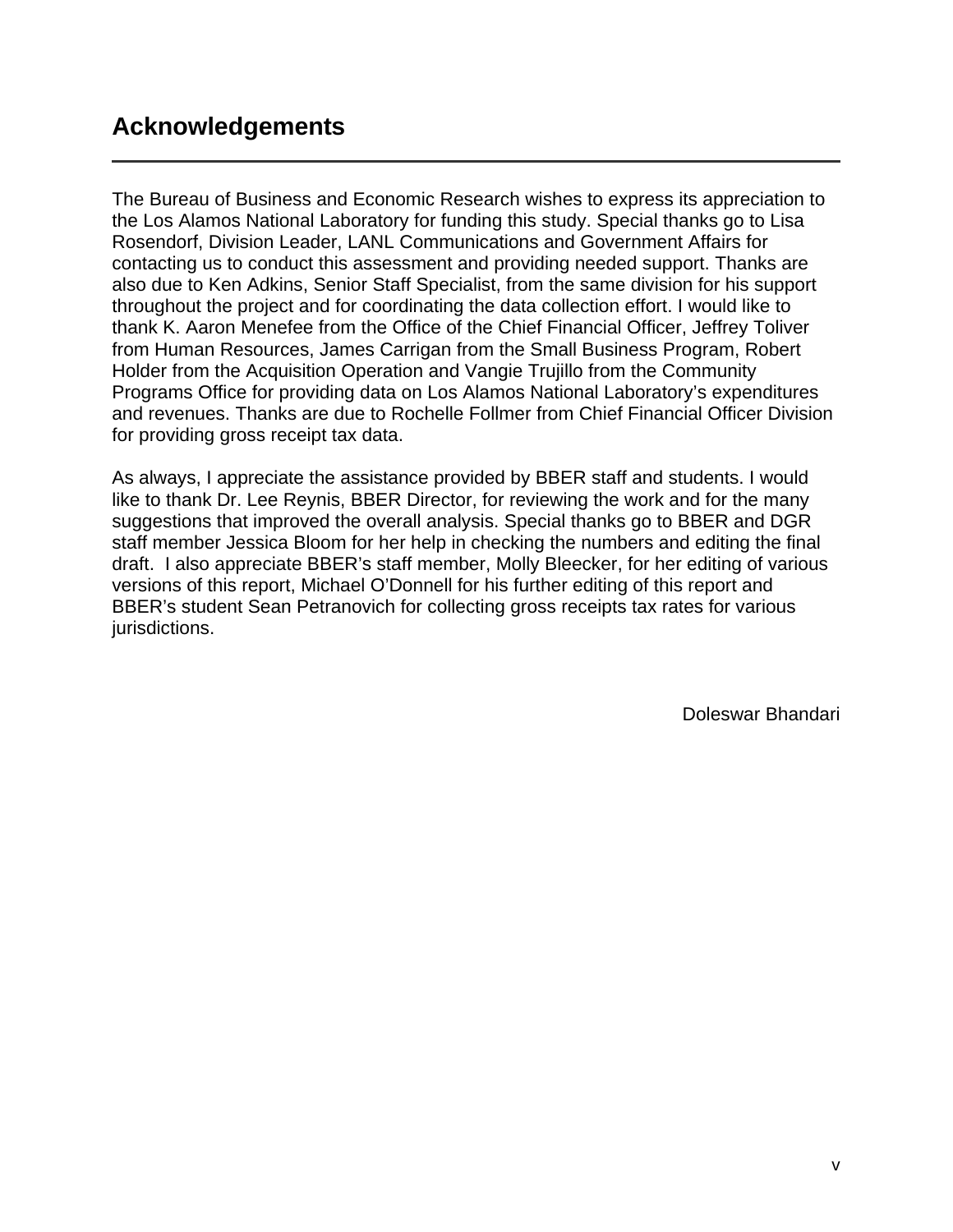The University of New Mexico's Bureau of Business and Economic Research (BBER) was commissioned by Los Alamos National Laboratory (LANL) to estimate its economic impacts on northern New Mexico and for the State of New Mexico for fiscal year 2009.

LANL injected more than \$1.4 billion directly into the northern New Mexico economy during FY 2009. These injections provided more than 11,200 direct jobs, nearly \$1.1 billion labor income and \$1.4 billion economic output to the region. LANL's expenditures also indirectly supported approximately 9,300 jobs, more than \$317 million in labor income and \$932 million economic output in this region (Table 3.1). The total economic impact of LANL to the region is approximately 20,531 in employment, \$1.4 billion in labor income, and \$2.3 billion in economic output. In addition, a total of 3,050 LANL retirees with \$140 million in pension benefits are estimated to have supported an additional 821 jobs with \$26 million in labor income (Table 4.1). Northern New Mexico consists of the seven counties of Los Alamos, Santa Fe, Rio Arriba, Sandoval, Taos, San Miguel and Mora.

The impact of \$1.6 billion LANL in-state expenditures in FY 2009 is estimated to have created 11,685 jobs directly (1.44% of all state nonfarm employment) with \$1.1 billion in labor income. These expenditures in the state also indirectly supported 11,956 jobs (indirect and induced) with \$433 million in labor income (Table 3.5). The total economic impact of LANL to the state is 23,641 in employment, \$1.6 billion in labor income, and \$2.9 billion in economic output. Additionally, a total of 3,534 LANL retirees who live in the state added approximately \$156 million in pension benefits into the state economy, supporting 1,087 additional jobs and \$36 million in additional labor income in the State of New Mexico (Table 4.1).

The direct, indirect and induced economic activity associated with LANL's operations and construction generated a total of \$128 million in gross receipts tax revenues across all jurisdictions in the state (Table 5.1) including \$72 million GRT for the state. The property tax revenues totaled approximately \$8.5 million (Tables 5.3-5.5). Santa Fe receives property tax revenues of \$3.5 million, followed by Los Alamos County (\$2.7 million) and Rio Arriba (\$2.3 million). Personal income tax generated from salary payment to LANL employees for the federal and state government is estimated to be \$142 million and \$28 million respectively (Table 5.6).

The IMPLAN Version 3 economic impact model was used to estimate the indirect and induced impacts of LANL. Data were obtained from LANL, the New Mexico Taxation and Revenue Department, the Bureau of Economic Analysis – Regional Economic Accounts, FOR-UNM Economic Forecasting Service and the IMPLAN database. One limitation of this study is the lack of detailed county-level data regarding LANL's expenditures, which may affect the accuracy of the individual county-level results. BBER addressed this issue by using IMPLAN V3 county-by-county trade-flow data.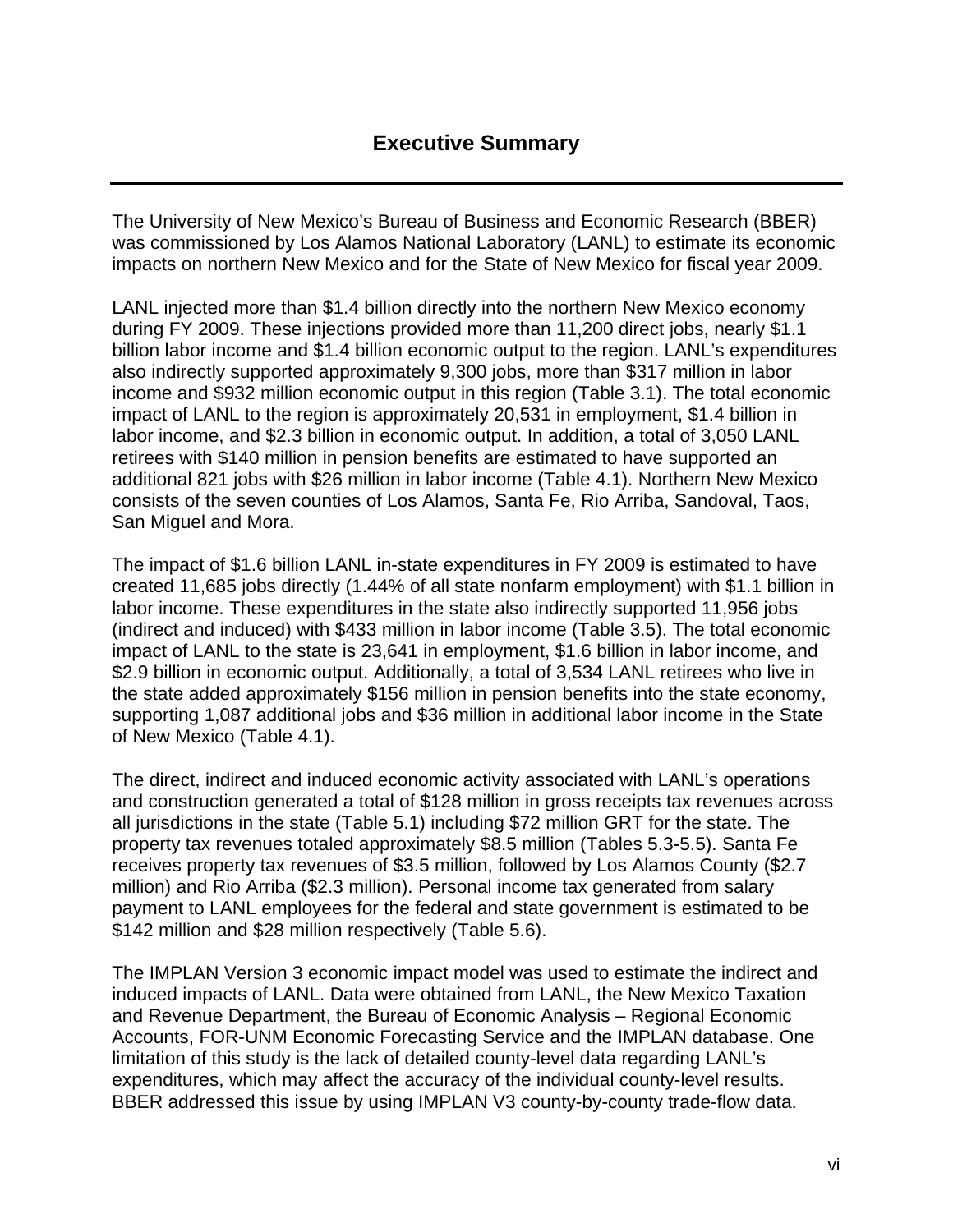# **1 Introduction**

The University of New Mexico's Bureau of Business and Economic Research (BBER) was commissioned by Los Alamos National Laboratory (LANL) to estimate its economic impacts on northern New Mexico and for the State of New Mexico for fiscal year 2009. This report presents the results of the study and outlines the data and methods used to arrive at these results.

LANL is the sixth largest employer in New Mexico after Kirtland Air Force Base, the University of New Mexico, the State of New Mexico, Albuquerque Public Schools and Wal-Mart. This study focuses on the economic impacts of LANL operations and employment and of its capital program on northern New Mexico, defined as consisting of Los Alamos, Santa Fe, Rio Arriba, Sandoval, Taos, San Miguel and Mora Counties. Operations of an entity as large as LANL are bound to have impacts beyond the sevencounty northern New Mexico study area, because some of the employees who work at LANL come from outside northern New Mexico and because LANL buys goods and services from outside the region. To account for these spillovers BBER estimated statewide impacts.

When conducting this type of economic impact study, BBER starts with the counterfactual assumption of an economy without LANL and then examines the various channels through which LANL's operations and capital program may be expected to affect overall economic activity in the immediate region and statewide. The analysis is a comparative static analysis, which is a comparison of two different economic outcomes, before and after a change in the final demand i.e., the NM economy with and without LANL.

LANL is a multidisciplinary laboratory with a prime responsibility of "maintaining the safety, security and effectiveness" of the nuclear deterrent without nuclear testing. With a national security focus, LANL also works on nuclear nonproliferation and border security, energy and infrastructure security, and countermeasures to nuclear and biological terrorist threats. It conducts fundamental science in high energy and applied physics and theory, high-performance computing, dynamic and energetic material science, superconductivity, quantum information, advanced materials, bioinformatics, theoretical and computational biology, chemistry, earth and environmental science, alternative energy systems, and engineering sciences and applications.

Currently, LANL is operated by Los Alamos National Security (LANS), LLC, a private contractor composed of Bechtel National, the University of California, the Babcock and Wilcox Company, and the URS Corporation, for the Department of Energy's National Nuclear Security Administration<sup>1</sup>. While these programs may be expected to have a

 $\overline{a}$ <sup>1</sup> Source: 09.08 Fact Sheet, LANL.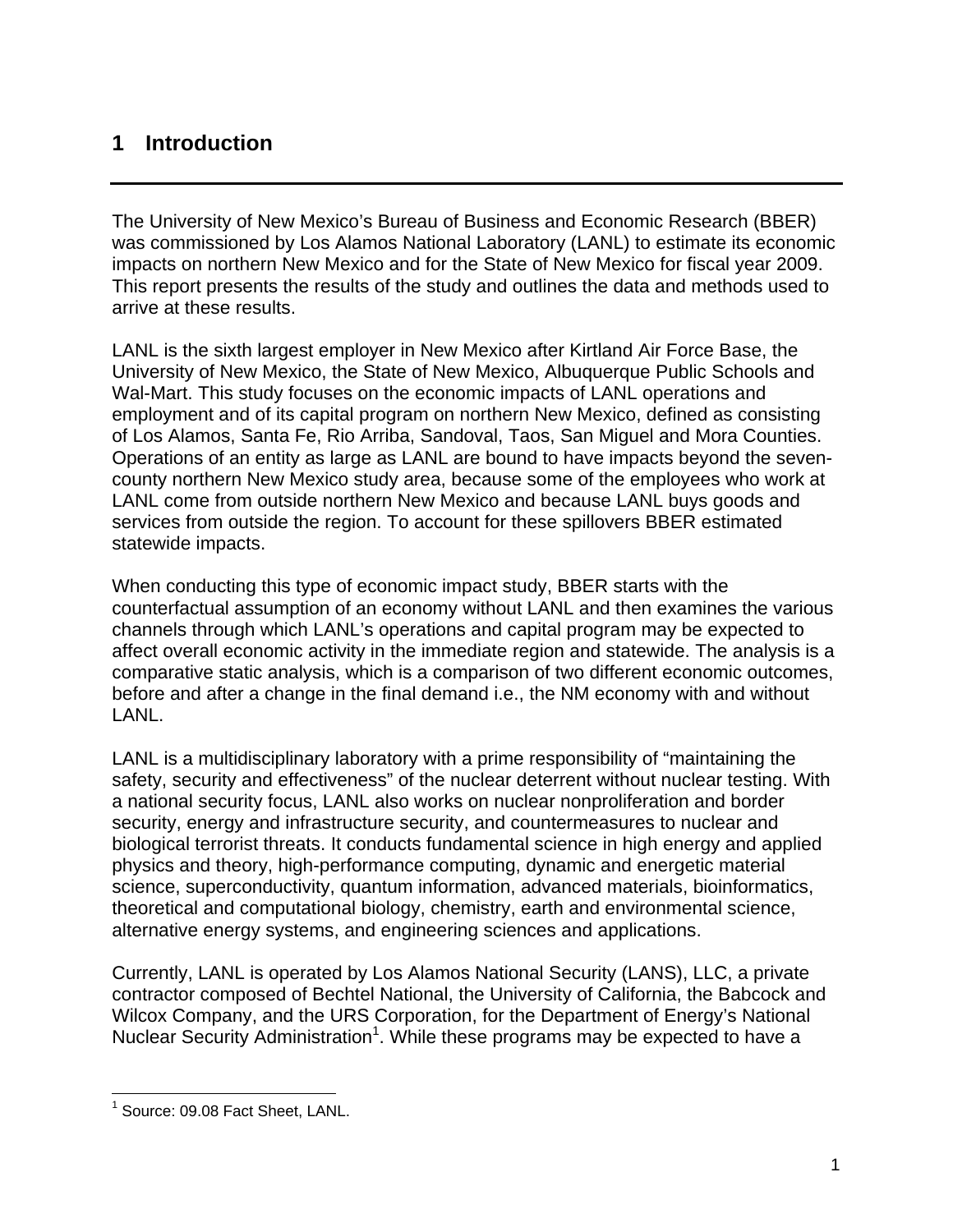long-term impact on the economy, we do not attempt to measure the dynamic impact of its programs and associated technological innovations.

In addition, LANS benefits the northern New Mexico community through its Community Commitment Plan, which invests approximately \$3 million per year in education, economic development, community giving, in-kind and other community investments, technology transfer, and other regional initiatives. LANS also pays taxes to the state and to local governments.

At a functional level, for FY09, more than 49% of LANL's budget goes toward National Nuclear Security Administration (NNSA) weapons programs, with another 7% each going for NNSA nonproliferation and NNSA safeguard and security programs. About 17% of the budget is spent on Department of Energy (DOE) environmental management and energy programs. The remaining 20% is spent on work with other federal agencies and economic stimulus programs.

This study examines how LANL's local spending and employment and the spending of its retirees stimulates the economy and supports a higher level of economic activity. All of the revenues that support LANL's budget and the pension benefits of their retirees come from out-of-state sources, including the Department of Energy and other federal government agencies. The economic and fiscal impacts documented in this report show how the dollars that flow to LANL from out-of-state sources support direct spending on wages and salaries, on employee benefits, and on local goods and services, and how this local spending supports additional economic activity in the northern New Mexico region.

Operations of an entity as large as LANL are bound to have impacts on surrounding regions, if only because some LANL employees live outside Los Alamos County and LANL purchases goods and services within the state but outside of northern New Mexico. In examining the total effects on the economy of New Mexico, this study accounts for the spillovers into other regions.

The rest of the report is organized as follows. Chapter 2 discusses methodology, data sources, and BBER's modeling of LANL's economic impacts using IMPLAN. Chapter 3 presents the results of BBER's analysis of the economic impacts of LANL activities on northern New Mexico and the state. Chapter 4 examines the economic impacts of LANL retirees' pension benefits. Chapter 5 estimates the fiscal impacts of LANL on northern New Mexico counties and municipalities and on the state, giving focus to the gross receipts tax, the property tax and the personal income tax. Chapter 6 examines northern New Mexico impacts by county.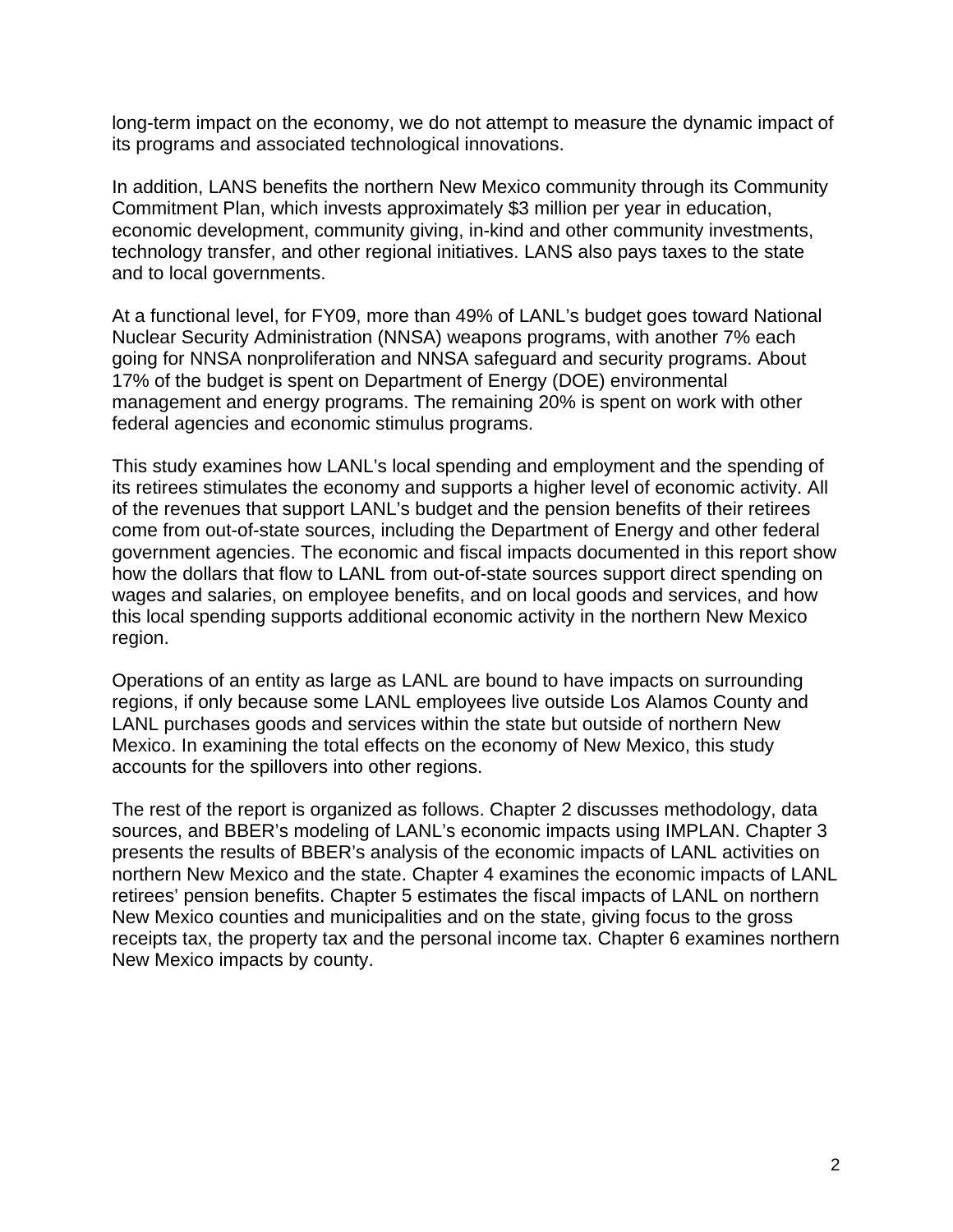# **2 Methodology**

 $\overline{a}$ 

Although Los Alamos National Laboratory is located in Los Alamos County, many people who work there live in the surrounding counties. LANL also buys goods and services from other parts of northern New Mexico, especially from Santa Fe and Española. To capture the effects on northern New Mexico, BBER modeled the impacts on a study area that consists of seven northern New Mexico counties: Los Alamos, Santa Fe, Rio Arriba, Sandoval, Taos, San Miguel and Mora. We also modeled the impacts on each of these seven counties. Finally, capturing the spillover effects on New Mexico beyond the seven-county region, BBER analyzed the impact to the state as a whole. In summary, impacts have been calculated on three different levels: for the northern NM region, for the state, and for each of the counties within the northern NM region.

This study is based on a generally accepted method of estimating the economic impacts of an existing project or organization, public or private. In its simplest form, this method can be described as an "export-base" method, because it recognizes only those local expenditures that are supported by out-of-area revenues as having a tangible impact on an area's economy. The rationale behind this method is based upon the assumption that revenues generated from sources within the area would presumably flow to some other activity and yield a positive economic impact if LANL did not exist. In the case of LANL, all operating revenues and all of the revenues available for capital outlay come from the federal government or other out-of-state sources. Therefore, all of the economic activity originating from LANL is characterized as creating impacts.

As in previous studies, BBER estimated the indirect and induced impacts of LANL using the IMPLAN<sup>2</sup> model and proprietary databases. IMPLAN is a regional economic model that is widely used for conducting economic impact analyses. A regional model consisting of seven counties, a state model and seven separate county models were constructed using 2007 IMPLAN data sets for each model. After constructing each of the models, IMPLAN generates a social accounting matrix which includes detailed information about the flow of dollars and local economic interactions within the specific geographic area, or region in question. This social accounting matrix is the basis for region-specific multipliers used in calculating the economic impacts. Given the diverse activities of LANL, the "Analysis-By-Parts" method was used to estimate the impacts. This method allows the flexibility to incorporate project-specific information.

 $2$  Minnesota IMPLAN Group, Inc. IMPLAN System (data and software), 1725 Tower Drive West, Suite 140, Stillwater, MN 55082. http://www.implan.com. The IMPLAN model is widely used in conducting economic impact analyses for different regions. BBER used the Version 3 model of IMPLAN which has the capability of calculating multi-region input output analyses by accounting for county to county trade flow.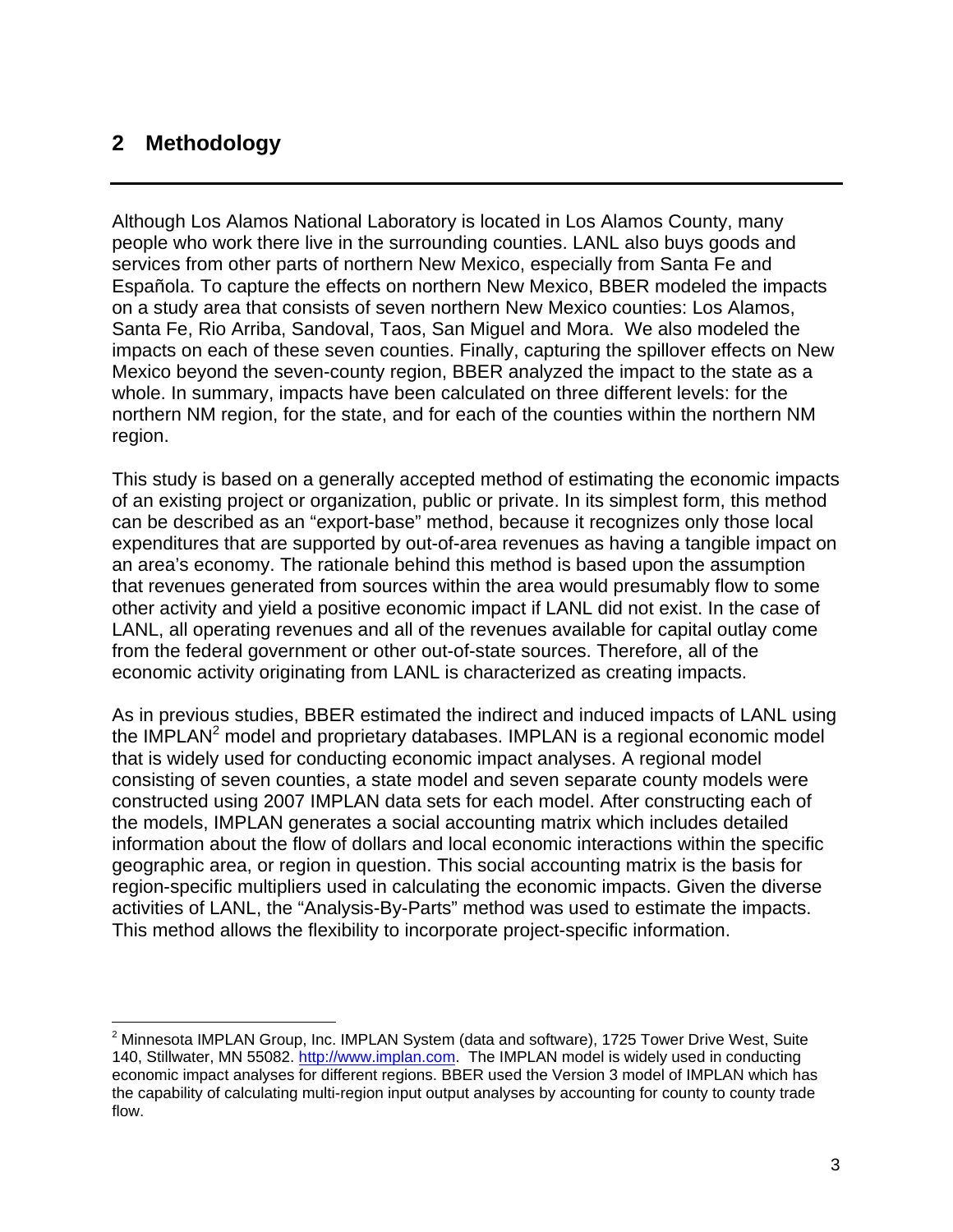## *2.1 Data*

LANL provided data on their activities in FY 2009, specifically their revenues and revenue sources and their spending in New Mexico. Expenditures are the main source of impacts. LANL provided detailed information on their operating expenditures, both on employee compensation and on purchases of goods and services. The wage, salary, and benefits information was provided for different employees in different income categories along with their county of residence. The second type of expenditure data collected pertained to LANL contractors. This data contained details on employee compensation and expenditures on goods and services as well as on payments to individual contractors. Third, LANL provided estimates of their total spending on different types of construction projects. The analysis made use of not only the IMPLAN software but also their proprietary databases on New Mexico counties and the state as a whole. For the fiscal impact analysis, information on FY 2009 tax rates and on total and taxable gross receipts was obtained from the New Mexico Taxation and Revenue Department. Information on property tax rates was obtained from the New Mexico Local Government Division.

## *2.2 Method*

The basic premise behind the method used in this study is described above. The following steps were taken to estimate the economic impacts of LANL employment and spending on northern New Mexico and the state.

#### **2.2.1 Revenues**

Sources of revenue are important when estimating economic impacts. If revenue is obtained from local sources, the revenue would theoretically have alternative uses, which would have impacts on the local economy. Since all of LANL's funding comes from out-of-state sources, all the expenditures made in the region and the state will give rise to economic impacts. Table 2.1 presents LANL's sources of revenue in fiscal year 2009. As can be seen from the table, most of the money which supports the operations and capital program is provided by federal government agencies, primarily the Department of Energy.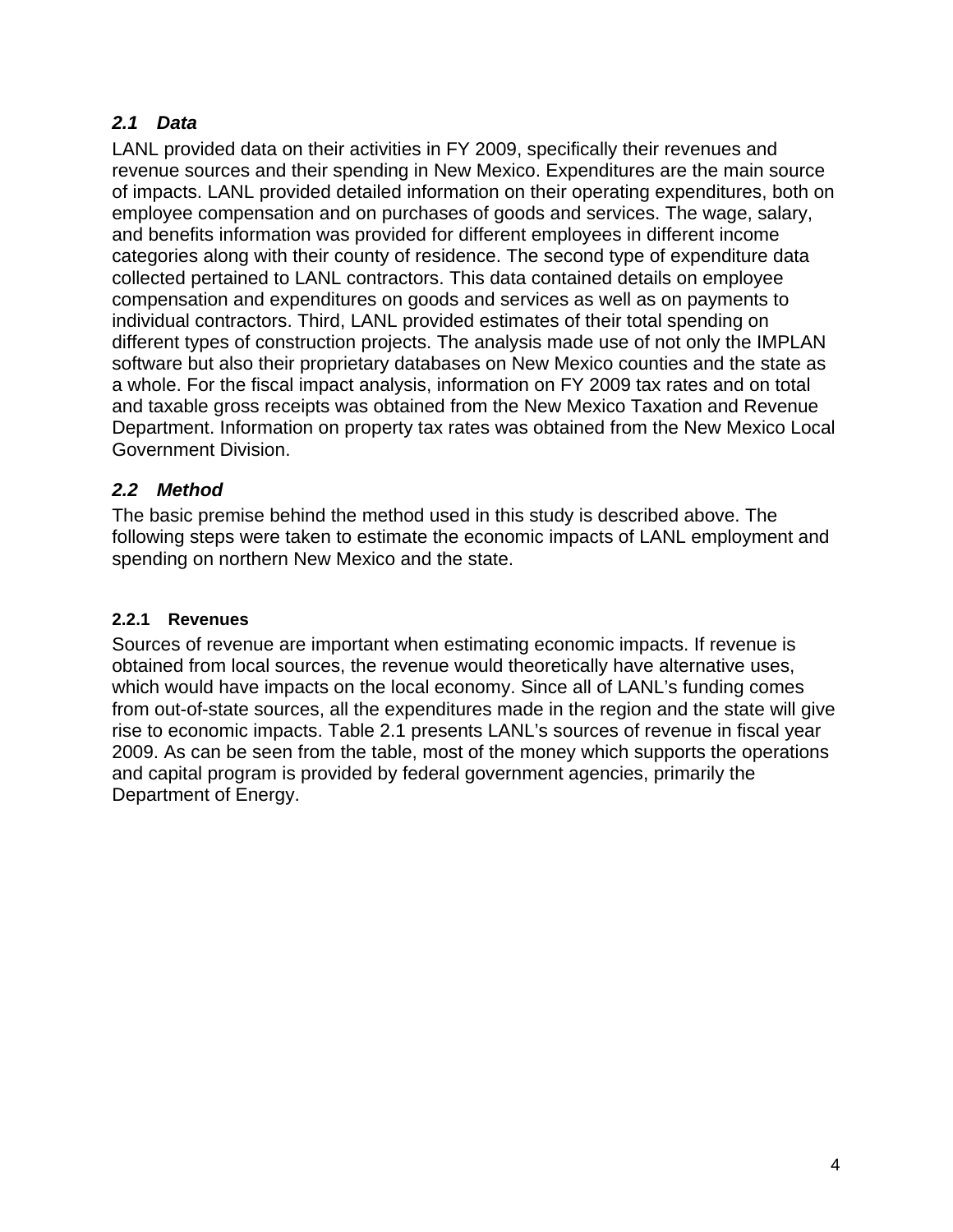| Programs                                  | Amount (\$Million) |
|-------------------------------------------|--------------------|
| NNSA <sup>1</sup> Weapons Programs        | \$1,239            |
| <b>NNSA Nonproliferation</b>              | \$169              |
| <b>NNSA Safeguards and Security</b>       | \$169              |
| DOE <sup>2</sup> Environmental Management | \$232              |
| DOE Energy and Other Programs             | \$94               |
| <b>DOE Office of Science</b>              | \$100              |
| <b>Work for Others</b>                    | \$92               |
| Work for Others (National Security)       | \$188              |
| <b>Stimulus</b>                           | \$233              |
| Total                                     | \$2,516            |
| Source: LANI                              |                    |

#### **Table 2.1 Summary of Revenue Sources, FY09**

<sup>1</sup> National Nuclear Security Administration

 $2$  U.S. Department of Energy

## **2.2.2 Expenditures**

With virtually all their revenue provided by the federal government, the impact of LANL operations on northern New Mexico and on the state depends critically on their spending within the state. The following formula gives an overview of how direct impacts were estimated:

## *Direct Impact = (% Non-local Revenues) X (% Local Expenditures) X (Total Expenditures)*

Table 2.2 provides details of LANL expenditures. Figure 2.1 presents the percentage of total expenditures by employee compensation, purchases of goods and services, construction, and management fee and taxes. As mentioned above, all of LANL's funding comes from out-of-state sources. Additionally, according to the IMPLAN trade flow model, about 74% of expenditures occur in New Mexico creating indirect and induced jobs and income to New Mexico residents.

In fiscal year 2009, LANL injected \$1.6 billion in operating and capital expenditures into the State of New Mexico (Table 2.2). The \$1.6 billion in in-state LANL expenditures included \$1.1 billion in employee compensation including contractors (\$1.2 billion minus \$123 million sent out-of-state), \$276 million in purchases of goods and services (\$654 million minus \$378 million sent out-of-state), and \$107 million in management fee and taxes (\$173 million minus \$66 million sent out-of-state), and \$150 million in construction. In addition to the above, LANL had 3,534 retirees who lived in New Mexico and spent some of their \$156 million in LANL pension benefits on local goods and services.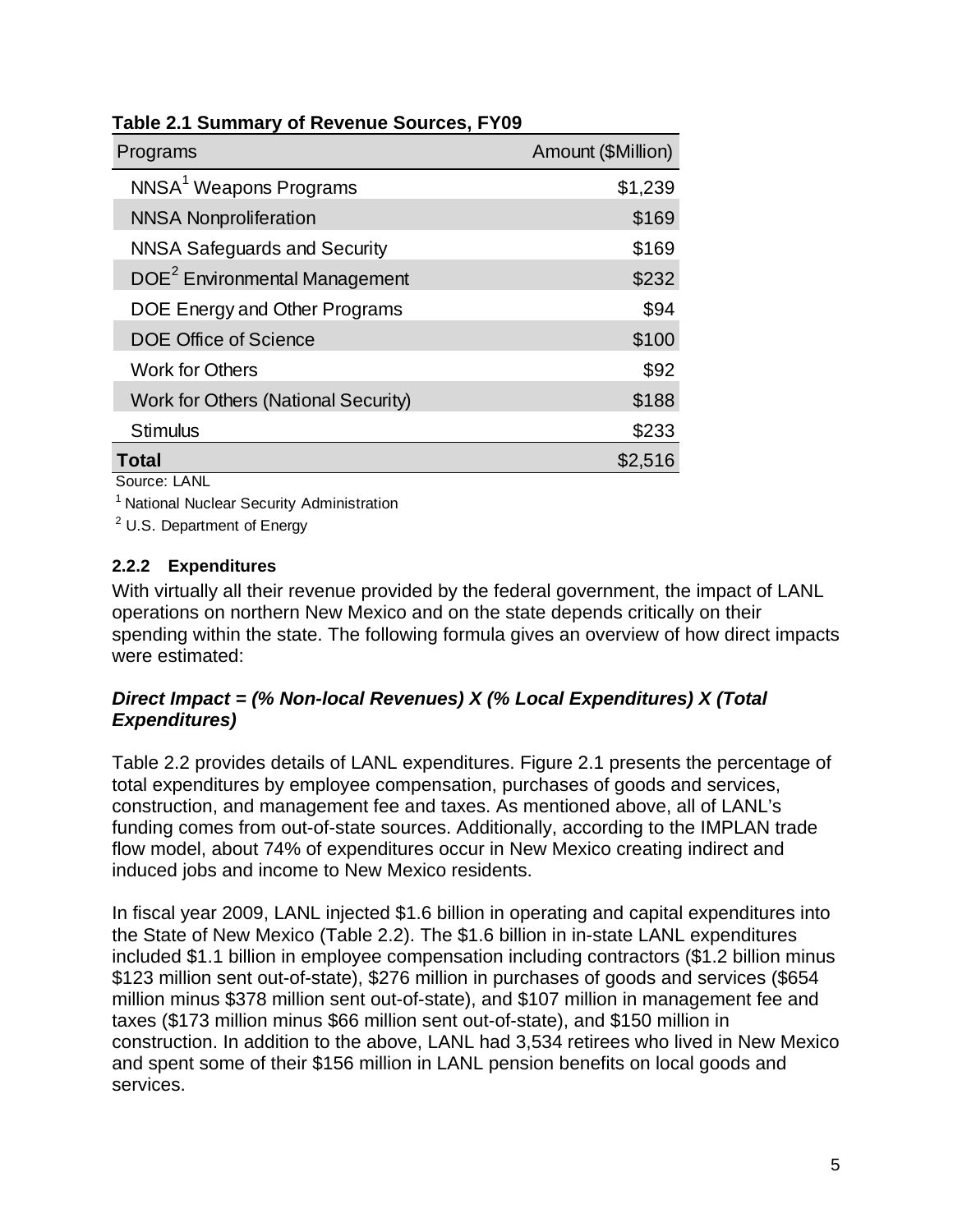| <b>Expenditure Category</b>                           | <b>Amount (\$ Millions)</b> |         |
|-------------------------------------------------------|-----------------------------|---------|
| <b>Employee Compensation and Benefits</b>             |                             | \$1,051 |
| <b>Craft Employee Compensation</b>                    |                             | \$61    |
| <b>Other Contractors</b>                              |                             | \$77    |
| <b>SOC Security Contractors</b>                       | \$50                        |         |
| <b>Temporary Contractors</b>                          | \$27                        |         |
| <b>Purchase of Good and Services</b>                  |                             | \$654   |
| Travel                                                | \$40                        |         |
| <b>Materials</b>                                      | \$99                        |         |
| <b>Services</b>                                       | \$391                       |         |
| Equipment                                             | \$62                        |         |
| <b>Utilities</b>                                      | \$62                        |         |
| Construction                                          |                             | \$150   |
| Management Fee and Taxes                              |                             | \$175   |
| <b>Total Expenditures (In-State and Out-of-State)</b> |                             | \$2,168 |
| Out-of-State Expenditures on Goods and Services       |                             | $-$378$ |
| Out-of-State Expenditures on employee compensation    |                             | $-$123$ |
| Out-of-State Expenditures on Payment to Management Fe |                             | -\$66   |
| <b>Total In-State Expenditures</b>                    |                             | \$1,601 |

# **Table** 2**.**2 **LANL Expenditures, FY09**

Source: LANL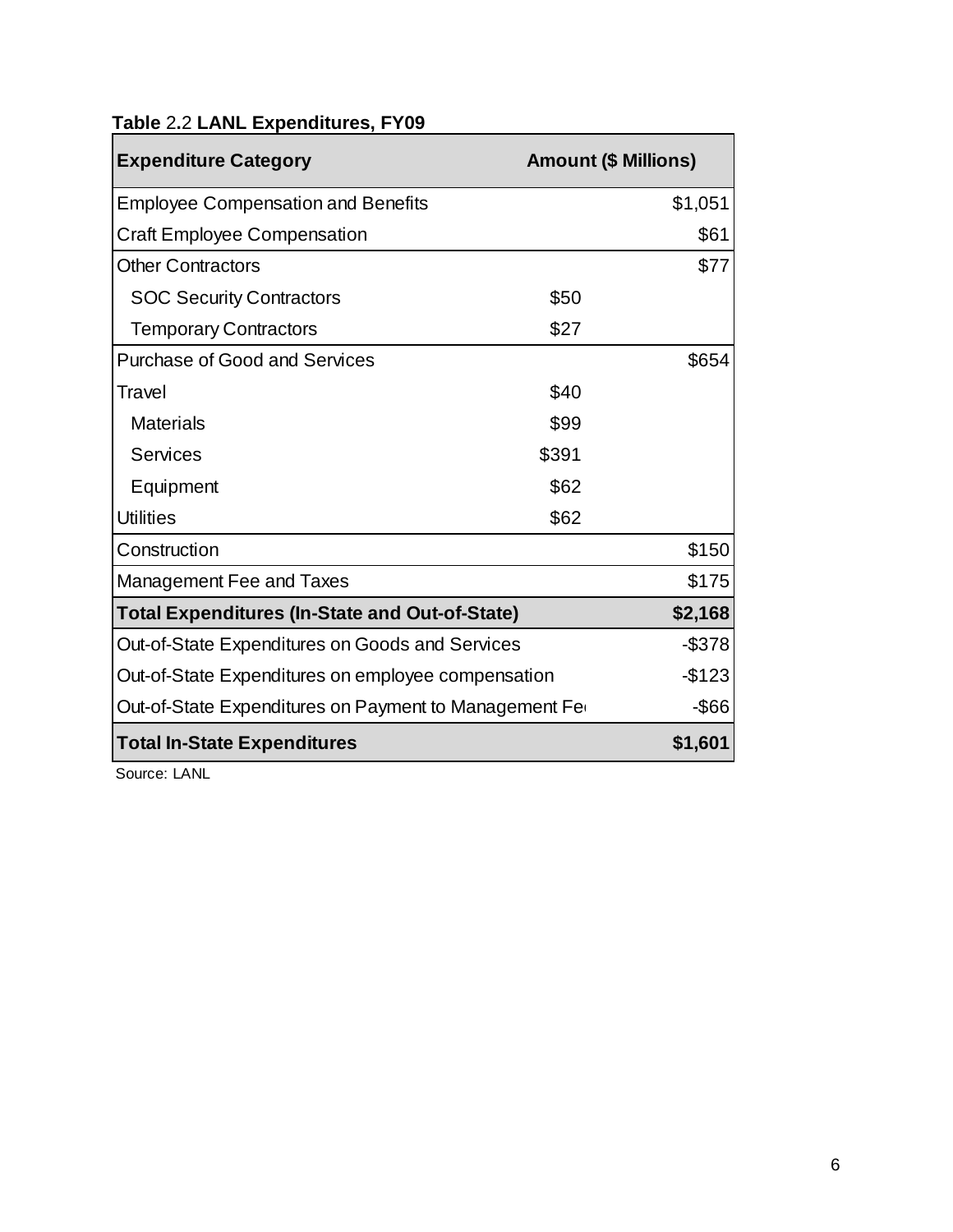

**Figure 2.1 LANL Expenditures by Category, FY09**

## **2.2.3 Employment**

LANL expenditures support 11,685 direct in-state employment including regular staff (7,303), contractors (1,601), students (782), limited term employees (350), postdoctoral researchers (273), construction workers (1,357), and others (Table 2.3). Appendix A displays LANL's employment numbers by county. Compensation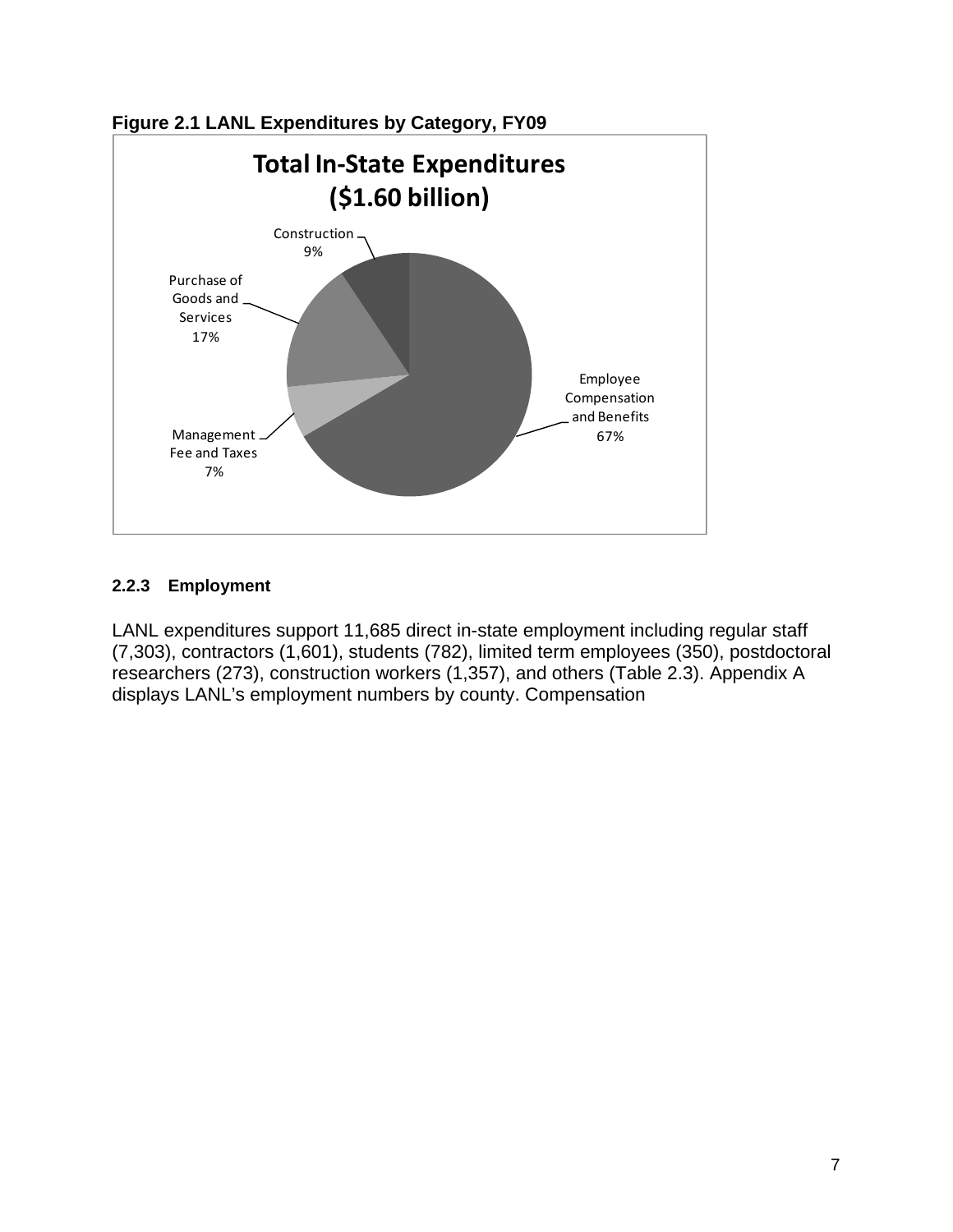| <b>Employment Type</b>           |        | <b>Number</b> |  |
|----------------------------------|--------|---------------|--|
| <b>Employees on LANL Payroll</b> |        | 8,727         |  |
| Regular employees                | 7,303  |               |  |
| <b>Students</b>                  | 782    |               |  |
| Limited term employees           | 350    |               |  |
| Postdoctoral                     | 281    |               |  |
| Long-term visiting staff members | 11     |               |  |
| <b>Contractors</b>               |        | 1,601         |  |
| SOC security contractors         | 463    |               |  |
| <b>SE</b> security contractors   | 368    |               |  |
| Individual contractors           | 332    |               |  |
| Temporary contractors            | 438    |               |  |
| <b>Construction employment</b>   |        | 1,357         |  |
| Total In-State Direct Employment | 11,685 |               |  |
| Source: LANL                     |        |               |  |

**Table 2.3 Employment Related Directly to LANL in FY 2009** 

#### **2.2.4 Modeling with IMPLAN**

The IMPLAN Model databases draw from a variety of data sources to develop an inputoutput table appropriate for an individual county or other geographic unit and can be used to estimate the total economic impacts of economic activity. **Direct impacts** come from LANL operations, e.g., payroll employment, local purchases on goods and services, and from LANL capital outlays such as construction projects. **Indirect impacts** occur as a result of spending by New Mexico companies from which LANL buys goods and services. This spending creates a demand for the goods and services of local companies, which must then subsequently purchase their own goods and services to produce their product. The sum total of these iterative purchases is termed indirect impacts. **Induced impacts** result when the employees supported by LANL activities spend their earnings on items such as housing, food, clothing, or childcare. This spending *induces* additional employment in many sectors of the economy, such as jobs at the local grocery store. IMPLAN was used to estimate the indirect and induced impacts.

Direct, indirect and induced impacts combined yield the total economic activity that results from the share of LANL expenditures supported by out-of-state revenues. Dividing the total of direct, indirect and induced impacts by the original total direct expenditures results in a **multiplier**, a measure of economic activity generated per dollar or per employee. For example, the 2009 employment multiplier for LANL in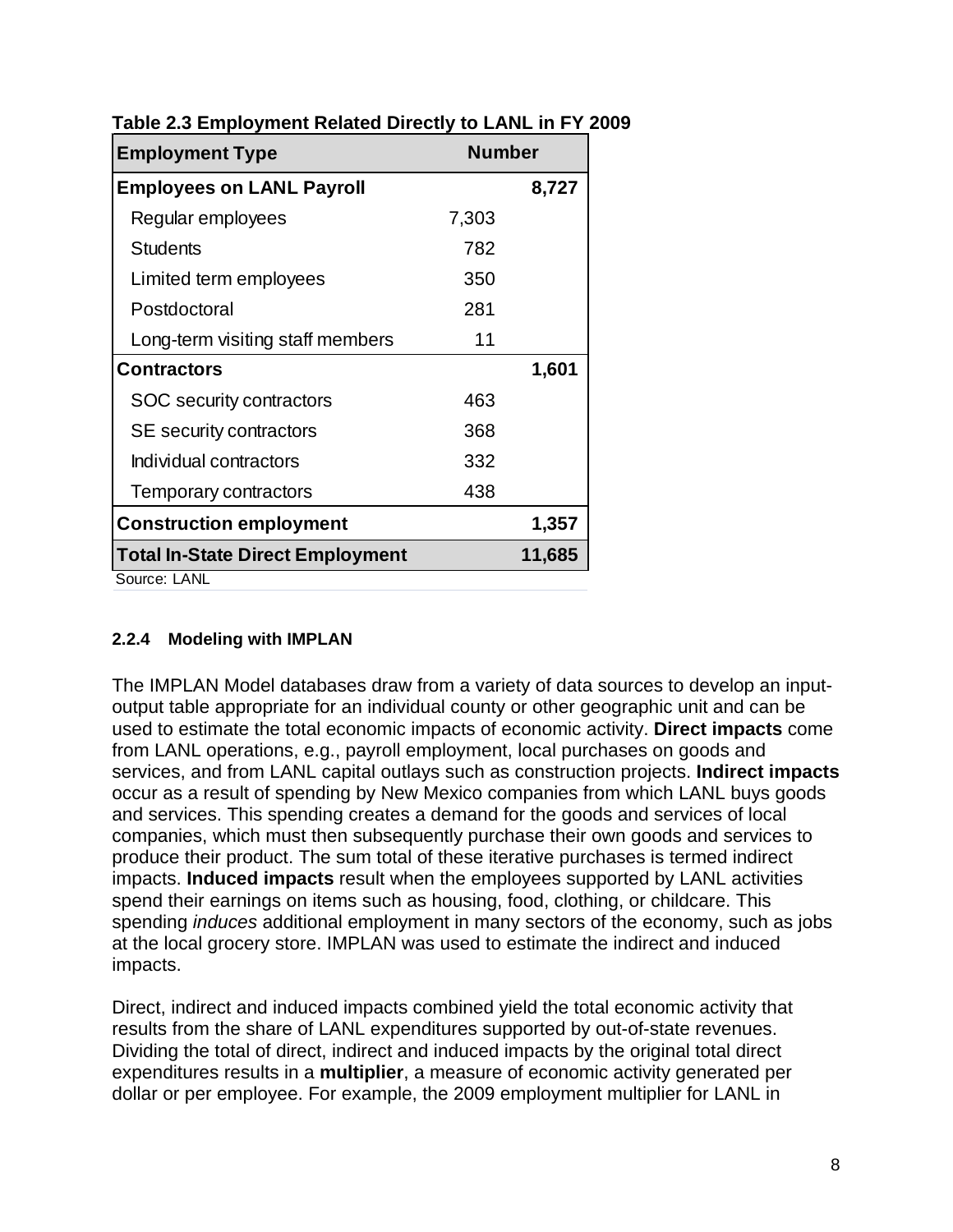northern NM was estimated as 1.91. This means that every 100 jobs in LANL supported an additional 91 jobs outside LANL.

IMPLAN is a flexible tool. In addition to allowing one to use project-specific information where available, IMPLAN makes it possible to break down the analysis into component parts when the model default information does not conform with that supplied by the project – e.g., to separately model the impacts of employment and those of local purchases from suppliers. IMPLAN further allows multi-region analysis in which economic impacts in two or more regions are determined as a result of final demand change in one region.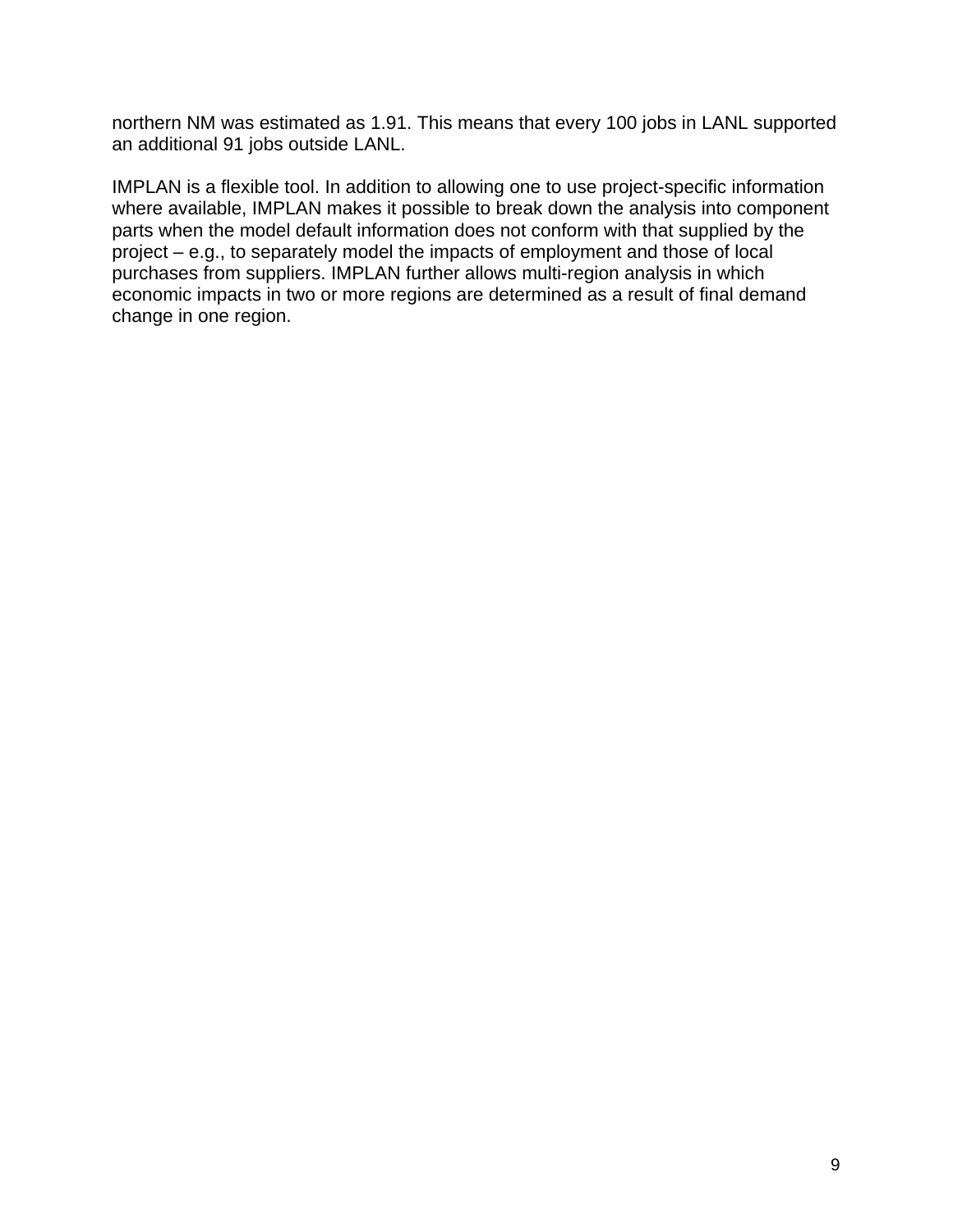# **3 Economic Impacts of LANL on northern New Mexico and the State**

Total LANL funding in FY 2009 was about \$2,516 million (Table 2.1). Approximately \$1,577 million (63%) was obtained from the National Nuclear Security Administration (NNSA) and about \$426 million (17%) was obtained from the U.S. Department of Energy. An additional \$233 million (9%) was obtained as economic stimulus money. The remaining \$280 million (11%) was obtained primarily from other federal agencies. Since all LANL activities are supported by out-of-state revenue sources, all LANL activities are characterized as creating economic impacts. Out of \$2.5 billion in revenue, nearly \$2.2 billion was expended during 2009. Out of this \$2.2 billion expenditure, \$1.6 billion was circulated in the State of New Mexico (Table 2.2). Additionally, in FY 2009 LANL had 3,534 retirees who lived in New Mexico and spent some of their \$156 million in LANL pension benefits on local goods and services. Economic impacts of LANL retirees and pension benefits are not included in this chapter, but are analyzed separately in the fourth chapter of this report.

## *3.1 LANL Impact on northern New Mexico*

Table 3.1 presents the direct, indirect, induced and total economic impacts of LANL on northern New Mexico. It includes impacts associated with expenditures on operations and construction that occurred in northern New Mexico. The total economic impact to the region is approximately 20,531 in employment, \$1.4 billion in labor income, \$1.7 billion in value added, and \$2.3 billion in economic output. The multiplier (total impact divided by direct impact) is 1.83 in employment and 1.3 in labor income in northern New Mexico. LANL generated 11,233 in direct employment, which accounts for 8.1% of the northern region's wage and salary employment. $3$ 

 3 Calculated as the percentage of LANL's direct employment to two-quarter average of wage and salary data of QCEW, Bureau of Labor Statistics.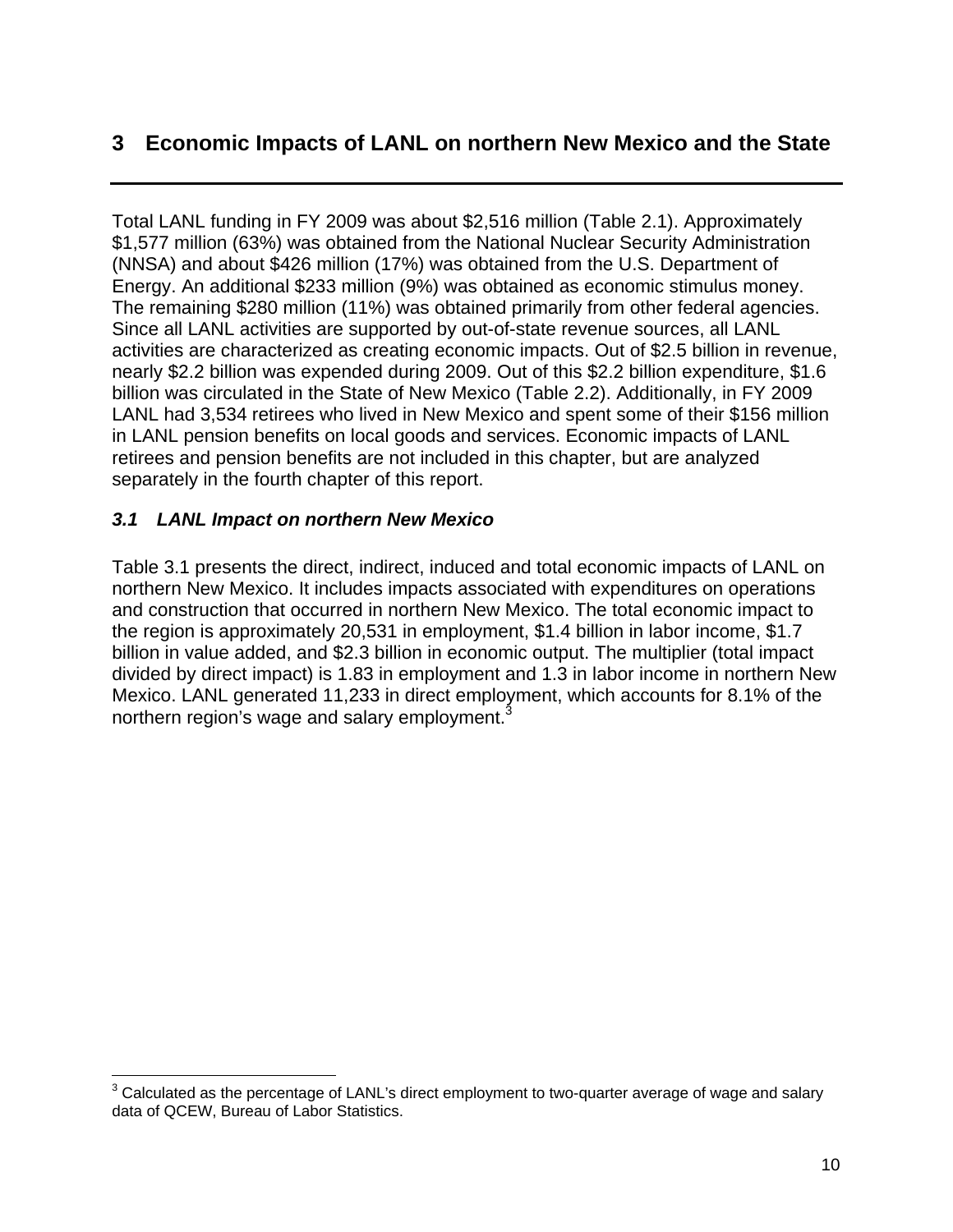| <b>Impact Type</b> | <b>Number of</b><br>Employees <sup>1</sup> | Labor Income <sup>2</sup><br>$($$ millions) | Value Added <sup>3</sup><br>$($$ millions) | Output <sup>4</sup><br>$($$ millions) |
|--------------------|--------------------------------------------|---------------------------------------------|--------------------------------------------|---------------------------------------|
| <b>Direct</b>      | 11,233                                     | \$1,085.3                                   | \$1,131.5                                  | \$1,382.3                             |
| <b>Indirect</b>    | 2,868                                      | \$116.6                                     | \$171.0                                    | \$288.4                               |
| Induced            | 6,430                                      | \$201.2                                     | \$379.1                                    | \$643.5                               |
| <b>Total</b>       | 20,531                                     | \$1,403.1                                   | \$1,681.6                                  | \$2,314.2                             |

**Table 3.1 Total Economic Impacts of LANL on the Economy of Northern New Mexico, FY09** 

<sup>1</sup> Direct Employees = LANL operations and construction employees

 $2$  Direct Labor Income = LANL operations and construction employee compensation including benefits  $3$  Value Added = employee compensation, proprietor income, other property income and indirect business taxes

 $4$  Direct Output = LANL total expenditures on operations and construction

#### **3.1.1 Operations Impact**

BBER separately estimated operating impacts associated with LANL's local spending within the seven-county region based on employee compensation for different categories such as regular employees, security contractor employees, and temporary employees. Separate impact estimation was conducted for expenditures on purchases of goods and services. The direct, indirect, induced and total impacts of these expenditures on the economy of northern New Mexico appear in Table 3.2. It is estimated that 9,818 direct jobs and more than \$1 billion in labor income produced an additional 8,475 indirect and induced jobs and \$289 million in indirect and induced labor income, resulting in a total impact of approximately 18,293 jobs and \$1.3 billion in labor income.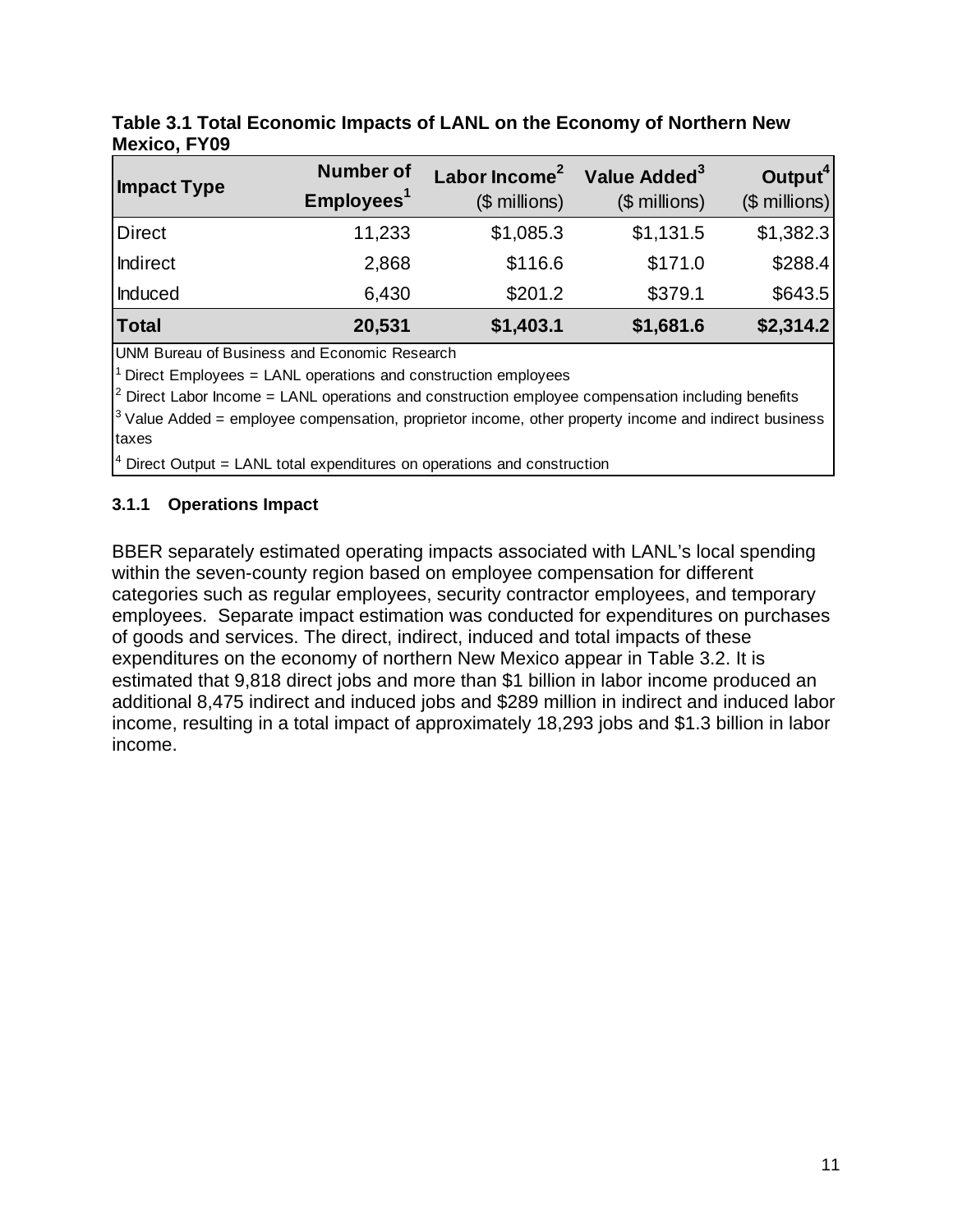| <b>Impact Type</b> | <b>Number of</b><br>Employees <sup>1</sup> | Labor Income <sup>2</sup><br>$($$ millions) | Value Added <sup>3</sup><br>$($$ millions) | Output <sup>4</sup><br>$($$ millions) |
|--------------------|--------------------------------------------|---------------------------------------------|--------------------------------------------|---------------------------------------|
| <b>Direct</b>      | 9,818                                      | \$1,029.9                                   | \$1,071.9                                  | \$1,232.3                             |
| <b>Indirect</b>    | 2,481                                      | \$101.2                                     | \$149.4                                    | \$246.7                               |
| Induced            | 5,994                                      | \$187.5                                     | \$353.4                                    | \$599.9                               |
| <b>Total</b>       | 18,293                                     | \$1,318.6                                   | \$1,574.6                                  | \$2,078.8                             |

**Table 3.2 Total Operations Impacts by LANL on the Economy of northern New Mexico, FY09** 

<sup>1</sup> Direct Employees = LANL operations employees (regular employees and contract workers)

<sup>2</sup> Direct Labor Income = LANL operations employee compensation including benefits

 $3$  Value Added = employee compensation, proprietor income, other property income and indirect business taxes

 $4$  Direct Output = LANL total expenditures on operations including both payroll and goods and services

## **3.1.2 Construction Impact**

Table 3.3 presents LANL's construction expenditures over time. Construction expenditures have generally increased since 2004. BBER estimated 2009 construction expenditures as being consistent with the historical trend and used this to estimate the impact.

| <b>Fiscal Year</b> | <b>Construction Expenditure</b><br>(\$ Millions) |
|--------------------|--------------------------------------------------|
| 2004               | 41                                               |
| 2005               | 99                                               |
| 2006               | 93                                               |
| 2007               | 103                                              |
| 2008               | 131                                              |
| 2009               | 150                                              |

Source: LANL

Table 3.4 presents the direct, indirect, induced and total construction impacts on northern New Mexico. Construction spending of \$150 million within the region supported \$85 million in additional output. It is estimated that about 2,238 jobs results from LANL construction, which includes approximately 387 indirect and 436 induced jobs.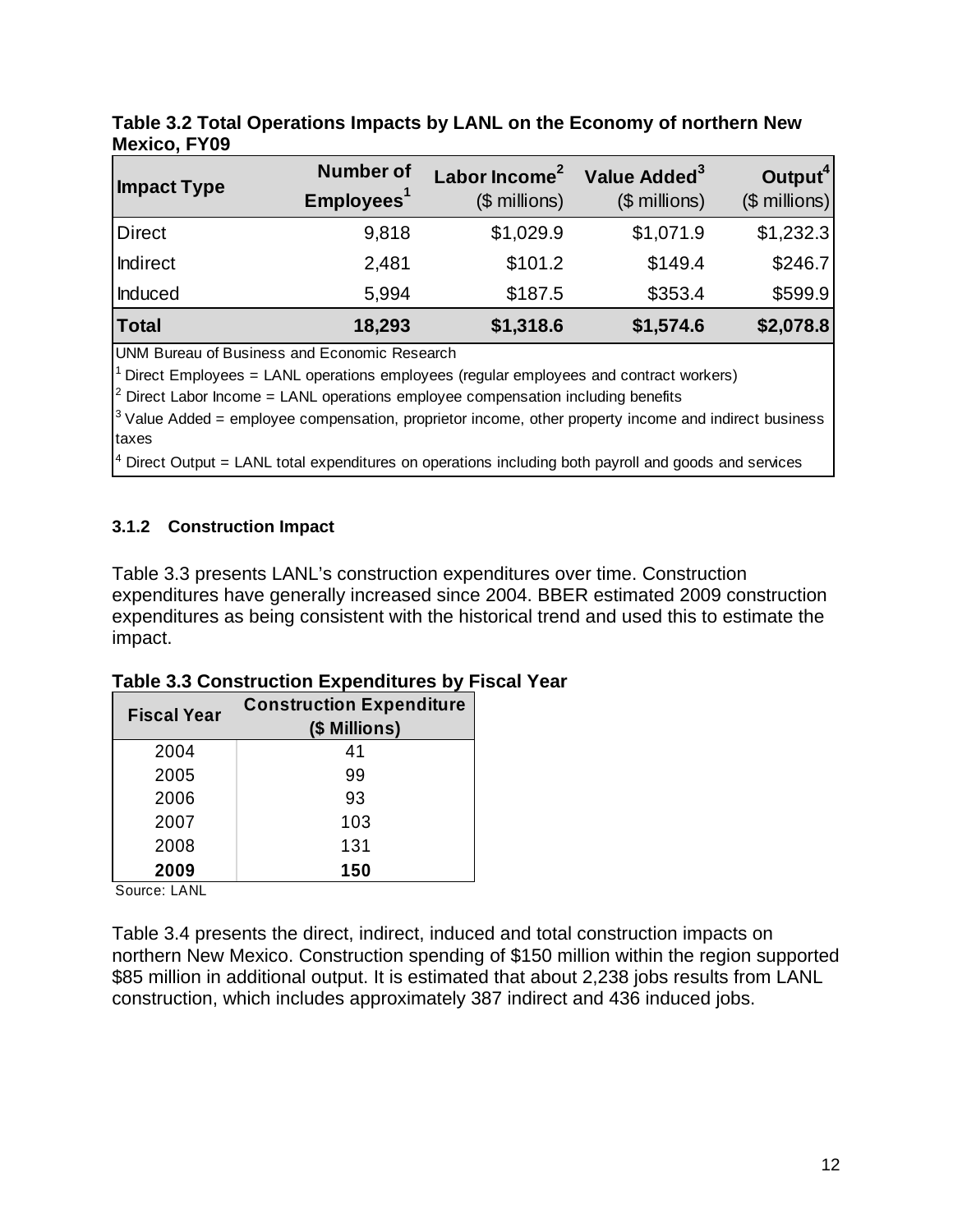| <b>Impact Type</b> | <b>Number of</b><br>Employees <sup>1</sup> | Labor Income <sup>2</sup><br>$($$ millions) | Value Added <sup>3</sup><br>$($$ millions) | Output <sup>4</sup><br>(\$ millions) |
|--------------------|--------------------------------------------|---------------------------------------------|--------------------------------------------|--------------------------------------|
| <b>Direct</b>      | 1,415                                      | \$55.4                                      | \$59.7                                     | \$150.0                              |
| <b>Indirect</b>    | 387                                        | \$15.4                                      | \$21.7                                     | \$41.7                               |
| Induced            | 436                                        | \$13.7                                      | \$25.7                                     | \$43.6                               |
| <b>Total</b>       | 2,238                                      | \$84.5                                      | \$107.0                                    | \$235.4                              |

**Table 3.4 Total Construction Impacts by LANL on the Economy of northern New Mexico, FY09** 

 $1$  Direct Employees = LANL construction employees

<sup>2</sup> Direct Labor Income = LANL construction employee compensation including benefits

 $3$  Value Added = employee compensation, proprietor income, other property income and indirect business taxes

 $4$  Direct Output = LANL total expenditures on construction

## *3.2 Impacts on the State of New Mexico*

As noted previously, some of LANL's direct operating expenditures spill over into other counties of New Mexico. First, while the majority (95%) of LANL employees reside in northern New Mexico, nearly 4% reside in other parts of the state. While employees often shop near where they work, many goods and services are likely to be purchased closer to home. Second, LANL's procurement of goods and services may draw from New Mexico vendors outside northern New Mexico. Finally, some of the indirect and induced impacts of LANL spending within northern New Mexico spill over into other counties. Because of this situation, BBER extended its analysis of the impacts of LANL operations to the state as a whole. Table 3.5, Table 3.6 and Table 3.7 replicate the analyses summarized in Table 3.1, Table 3.2, and Table 3.4 respectively for an expanded geography.

Table 3.5 presents the direct, indirect, induced and total economic impacts of LANL on the State. It includes impacts associated with expenditures on operations and construction that occurred in New Mexico. The total economic impact to the State is 23,641 in employment, \$1.6 billion in labor income, \$2 billion in value added, and nearly \$2.9 billion in economic output. Table 3.8 presents the percentage point difference between the impacts on the northern New Mexico region and on the state. The multiplier (total impact /direct impact) is 2.02 in employment, 1.40 in labor income and 1.8 in output for the State of New Mexico. Please note that the direct employment number for construction in northern NM is slightly more than that of the state due to higher average employee compensation in the IMPLAN model for the state than that of the northern NM region. However, as expected, the total impacts to the state are higher than that of the northern NM region.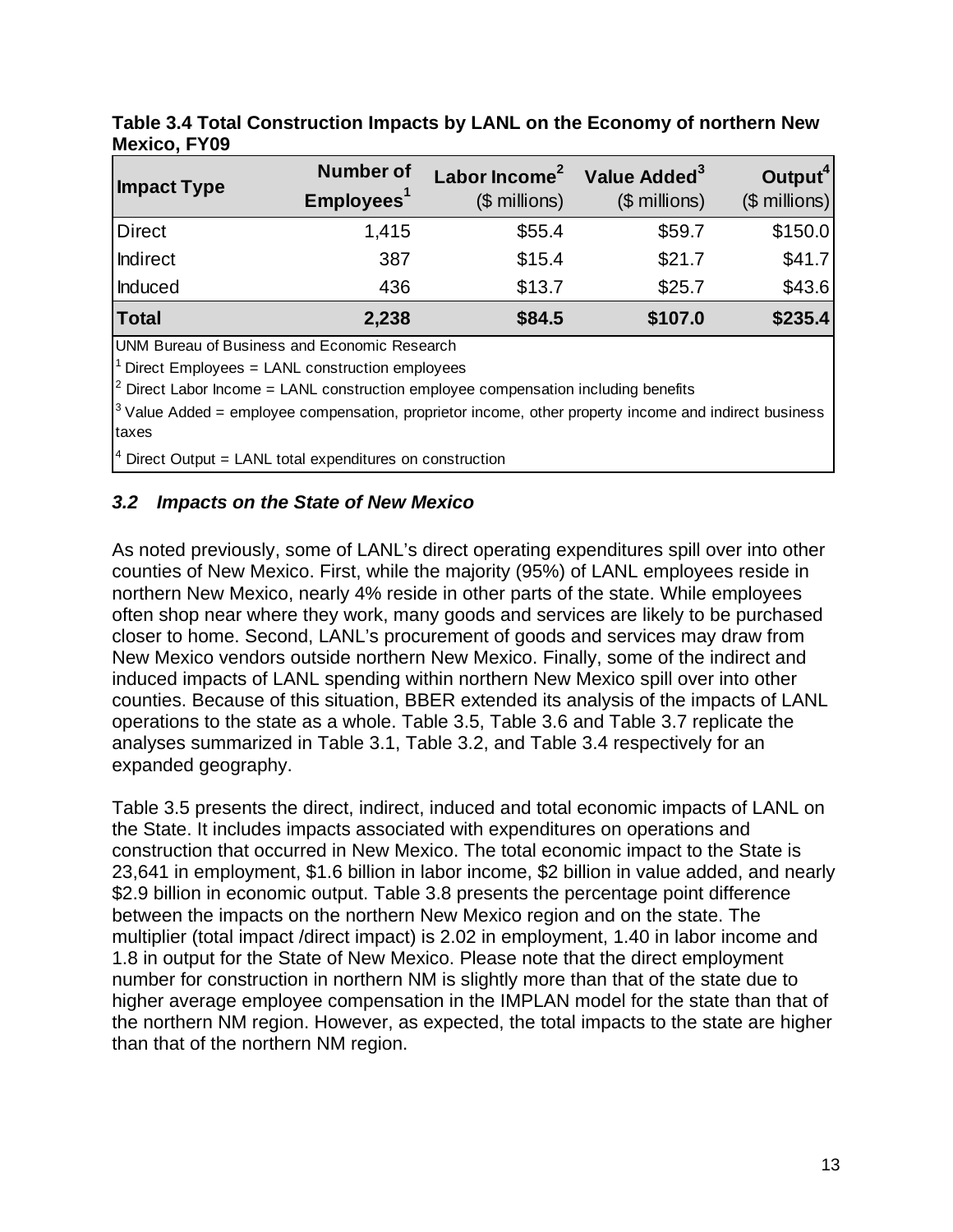| <b>Impact Type</b> | <b>Number of</b><br>Employees <sup>1</sup> | Labor Income <sup>2</sup><br>$($$ millions) | Value Added <sup>3</sup><br>$($$ millions) | Output <sup>4</sup><br>$($$ millions) |
|--------------------|--------------------------------------------|---------------------------------------------|--------------------------------------------|---------------------------------------|
| <b>Direct</b>      | 11,685                                     | \$1,124.5                                   | \$1,222.5                                  | \$1,601.7                             |
| Indirect           | 3,944                                      | \$171.5                                     | \$245.2                                    | \$403.3                               |
| Induced            | 8,012                                      | \$261.7                                     | \$483.4                                    | \$864.5                               |
| <b>Total</b><br>.  | 23,641                                     | \$1,557.7                                   | \$1,951.1                                  | \$2,869.5                             |

## **Table 3.5 Total Economic Impacts of LANL on the State of New Mexico, FY09**

UNM Bureau of Business and Economic Research

 $1$  Direct Employees = LANL operations and construction employees

 $2$  Direct Labor Income = LANL operations and construction employee compensation including benefits

 $3$  Value Added = employee compensation, proprietor income, other property income and indirect business taxes

 $4$  Direct Output = LANL total expenditures on operations and construction

#### **Table 3.6 Total Operations Impacts by LANL on the State of New Mexico, FY09**

| <b>Impact Type</b> | <b>Number of</b><br>Employees <sup>1</sup> | Labor Income <sup>2</sup><br>$($$ millions) | Value Added <sup>3</sup><br>$($$ millions) | Output <sup>4</sup><br>$($$ millions) |
|--------------------|--------------------------------------------|---------------------------------------------|--------------------------------------------|---------------------------------------|
| Direct             | 10,328                                     | \$1,066.2                                   | \$1,159.5                                  | \$1,451.7                             |
| Indirect           | 3,516                                      | \$151.6                                     | \$215.8                                    | \$343.4                               |
| Induced            | 7,487                                      | \$244.4                                     | \$451.7                                    | \$807.5                               |
| Total              | 21,330                                     | \$1,462.2                                   | \$1,827.1                                  | \$2,602.6                             |

UNM Bureau of Business and Economic Research

<sup>1</sup> Direct Employees = LANL operations employees (regular employees and contract workers)

 $<sup>2</sup>$  Direct Labor Income = LANL operations employee compensation including benefits</sup>

 $3$  Value Added = employee compensation, proprietor income, other property income and indirect business taxes

 $4$  Direct Output = LANL total expenditures on operations including both payroll and goods and services

Note: Totals may not sum due to rounding.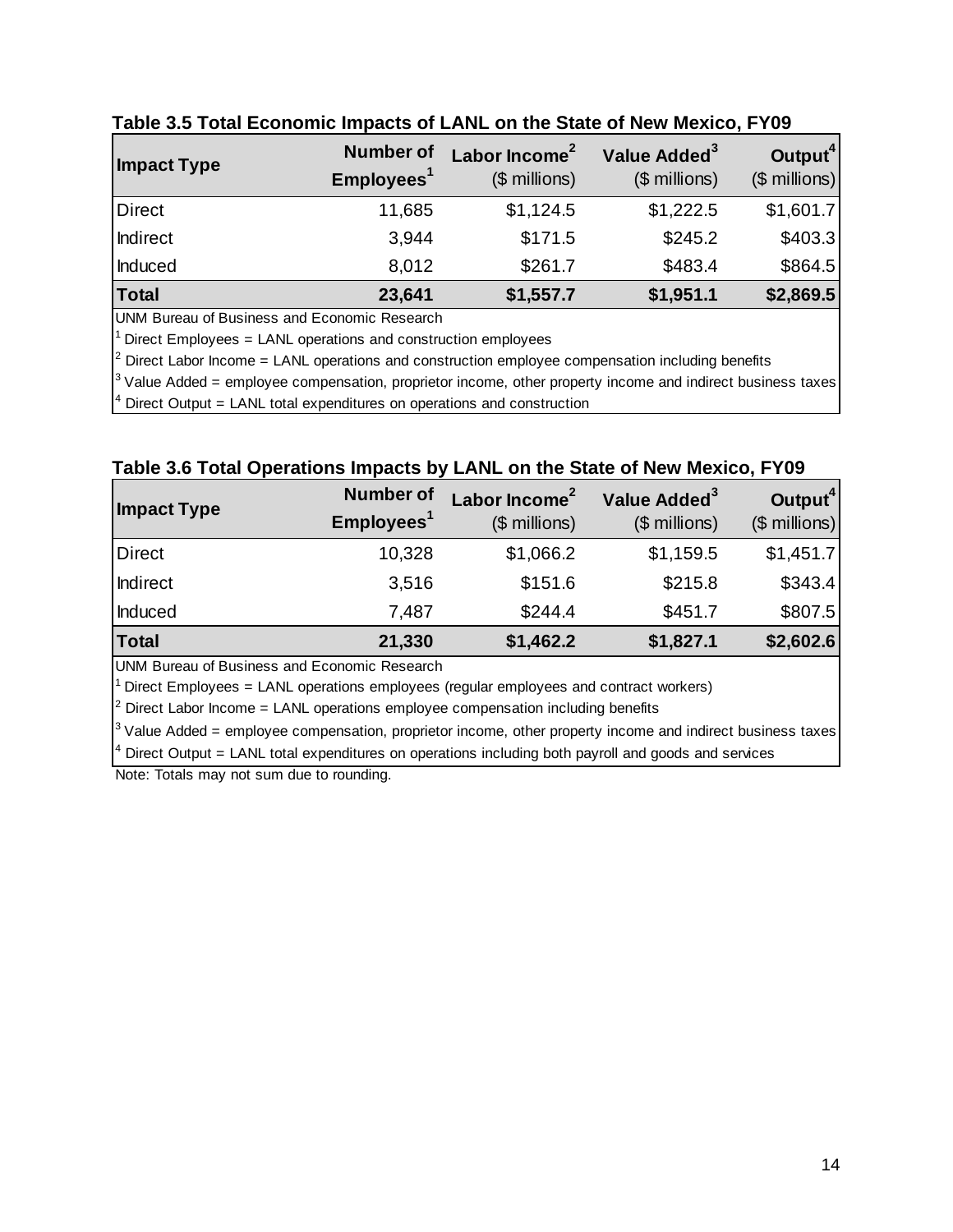| Impact Type | <b>Number of</b><br>Employees <sup>1</sup> | Labor Income <sup>2</sup><br>$($$ millions) | Value Added <sup>3</sup><br>$($$ millions) | Output <sup>4</sup><br>(\$ millions) |
|-------------|--------------------------------------------|---------------------------------------------|--------------------------------------------|--------------------------------------|
| Direct      | 1,357                                      | \$58.4                                      | \$62.9                                     | \$150.0                              |
| Indirect    | 429                                        | \$19.9                                      | \$29.4                                     | \$59.9                               |
| Induced     | 525                                        | \$17.3                                      | \$31.7                                     | \$57.0                               |
| Total       | 2,310                                      | \$95.6                                      | \$124.0                                    | \$266.9                              |

### **Table 3.7 Total Construction Impacts by LANL on the State of New Mexico, FY09**

UNM Bureau of Business and Economic Research

 $1$  Direct Employees = LANL construction employees

 $2$  Direct Labor Income = LANL construction employee compensation including benefits

 $3$  Value Added = employee compensation, proprietor income, other property income and indirect business taxes

 $4$  Direct Output = LANL total expenditures on construction

Note: Total may not sum due to rounding.

#### **Table 3.8 Percent Difference Between LANL's Impacts on northern New Mexico and the State by Type of Impact (percent higher than northern New Mexico)**

| <b>Type of Impact</b> | <b>Employment</b> | Labor Income | <b>Value Added</b> | <b>Output</b> |
|-----------------------|-------------------|--------------|--------------------|---------------|
| Operations            | 15%               | 11%          | 16%                | 24%           |
| Operations            | 17%               | 11%          | 16%                | 25%           |
| <b>Construction</b>   | 3%                | 13%          | 16%                | 13%           |
| Retirees              | 19%               | 15%          | 17%                | 23%           |

UNM Bureau of Business and Economic Research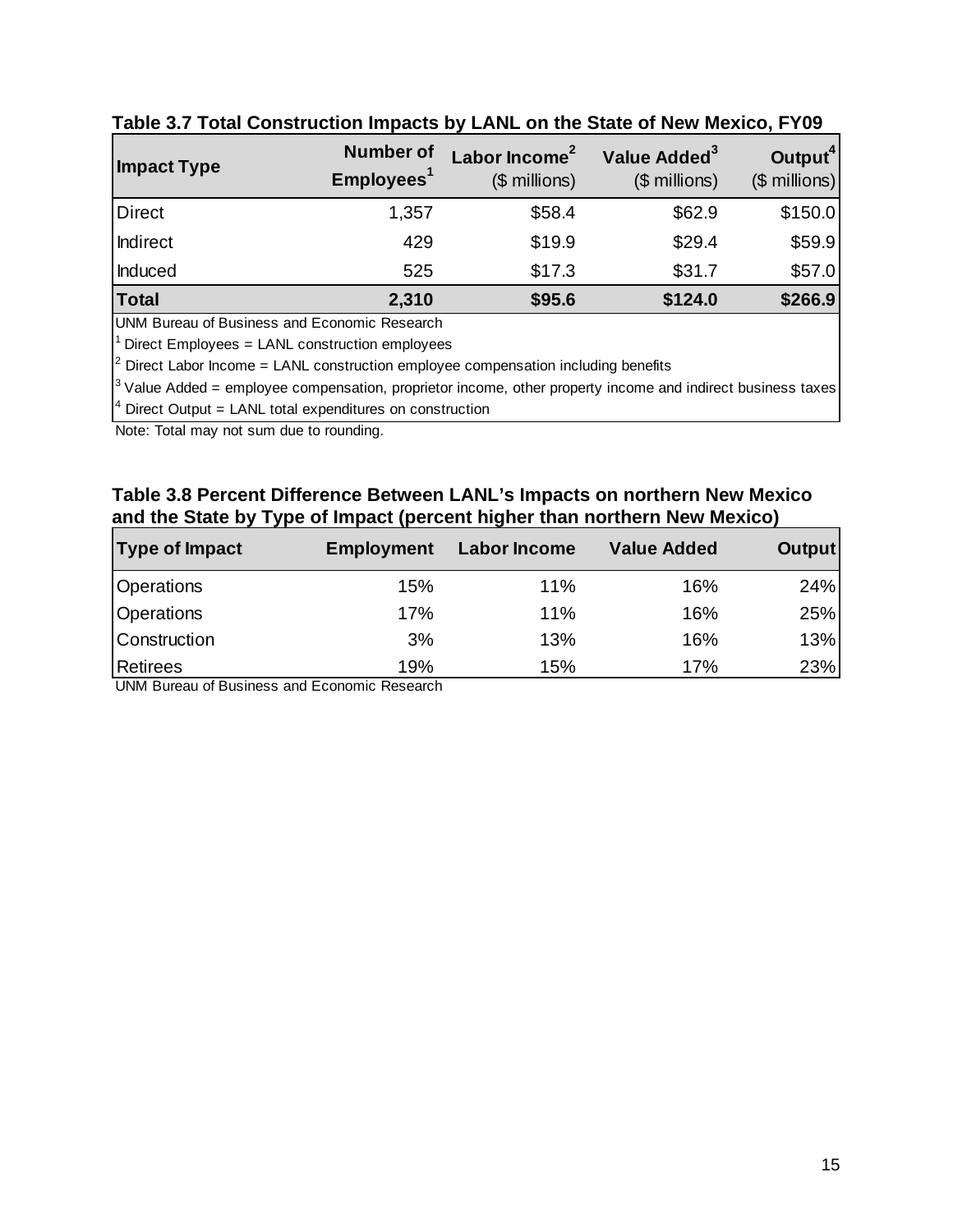# **4 Retirees' Impact**

The economic impact of LANL also includes the expenditures associated with its retirees since many of them are living (and spending) in New Mexico.

#### *4.1 Retirees' Impact*

Out of 3,534 retirees who live in New Mexico, 3,050 live in the northern New Mexico region and receive \$140 million in pension benefits that support their spending within New Mexico (Appendix C.2). Retirement payments were reduced by effective federal and state tax rates to estimate the disposable income available for purchases. Table 4.1 presents the economic impact of retirees in northern New Mexico and the state, and by county in Table 4.2. BBER estimated that retirees spend \$111 million of their pension income in New Mexico, resulting in an additional 821 jobs with \$26 million in labor income in northern New Mexico. At the state level, a total of 3,534 retirees bring \$156 million and spend about \$123.5 million, creating an impact of about 1,100 jobs and \$36 million in labor income.

| Table 4.1 Economic Impacts of LANL Retiree Expenditures in northern New |  |
|-------------------------------------------------------------------------|--|
| <b>Mexico and in the State</b>                                          |  |

| Impact Type | <b>Number of</b><br><b>Employees</b> | <b>Labor Income</b><br>$$$ millions) | <b>Value Added</b><br>$$$ millions) | <b>Output</b><br>$($$ millions) |
|-------------|--------------------------------------|--------------------------------------|-------------------------------------|---------------------------------|
| Northern NM | 821                                  | \$26.2                               | \$47.5                              | \$80.6                          |
| New Mexico  | 1.087                                | \$36.1                               | \$64.6                              | \$116.5                         |

UNM Bureau of Business and Economic Research

| County <sup>1</sup>     | <b>Number of</b><br><b>Employees</b> | <b>Labor Income</b><br>(\$ thousands) | <b>Value Added</b><br>(\$ thousands) | <b>Output</b><br>(\$ thousands) |
|-------------------------|--------------------------------------|---------------------------------------|--------------------------------------|---------------------------------|
| Los Alamos              | 236                                  | \$8,358                               | \$16,853                             | \$28,036                        |
| Santa Fe                | 355                                  | \$11,568                              | \$19,536                             | \$33,025                        |
| Rio Arriba              | 171                                  | \$4,741                               | \$8,099                              | \$14,277                        |
| Sandoval                | 37                                   | \$971                                 | \$2,018                              | \$3,483                         |
| Taos                    | 20                                   | \$521                                 | \$931                                | \$1,595                         |
| San Miguel              | $\overline{2}$                       | \$53                                  | \$93                                 | \$176                           |
| Mora                    | 0                                    | \$6                                   | \$15                                 | \$26                            |
| <b>7-County Total</b>   | 821                                  | \$26,219                              | \$47,545                             | \$80,619                        |
| <b>New Mexico Total</b> | 1,087                                | \$36,120                              | \$64,624                             | \$116,474                       |

#### **Table 4.2 Estimation of Induced Impacts of LANL Retiree Spending by County**

UNM Bureau of Business and Economic Research

<sup>1</sup> Additional impacts by County in Northern New Mexico are presented in Chapter 6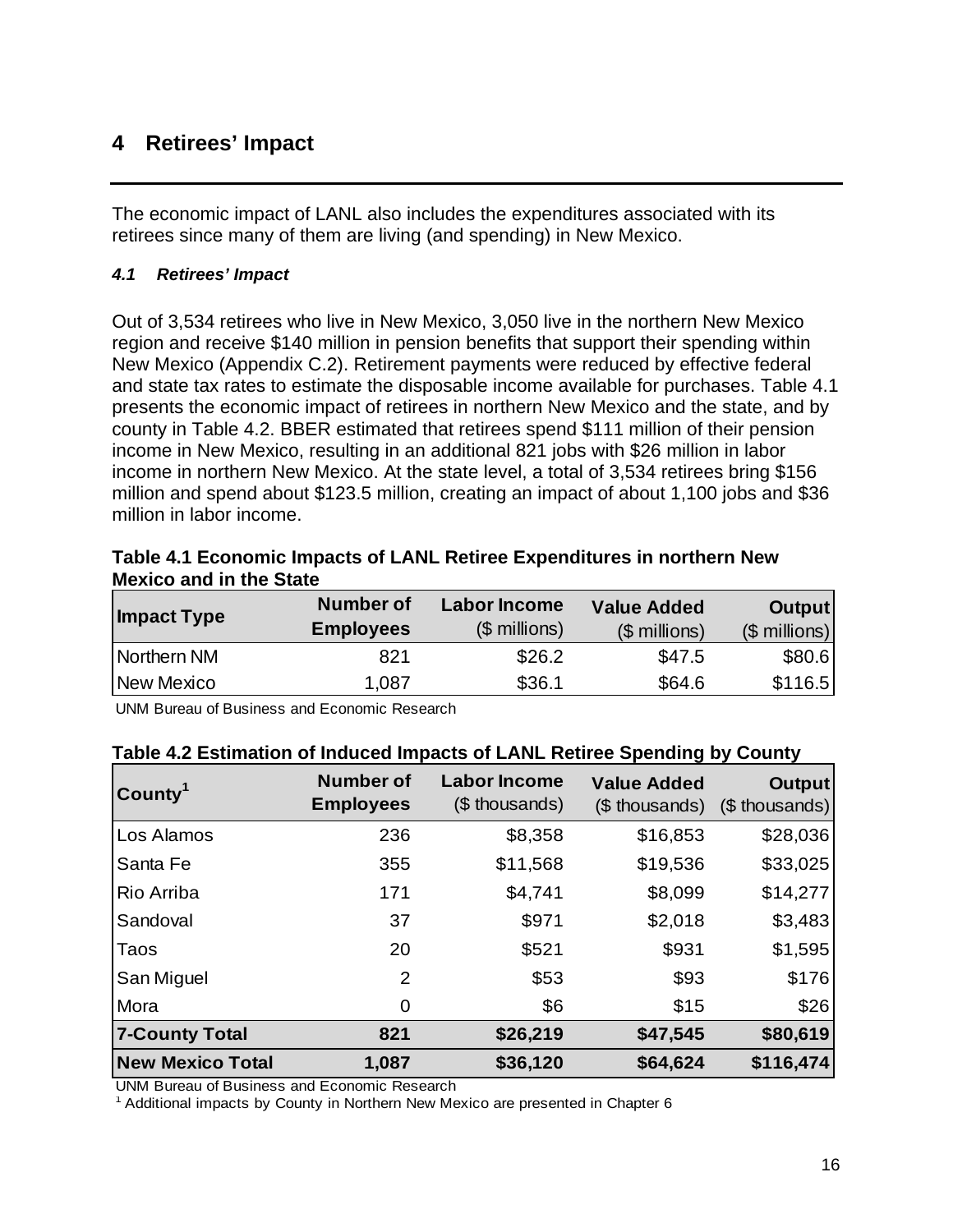# **5 Revenue Impacts of LANL on Los Alamos, Santa Fe and Rio Arriba Counties and the State**

This chapter examines the revenue impacts of LANL on Los Alamos, Santa Fe and Rio Arriba Counties and the state. Most significantly, BBER estimated that LANL, which is now a private-contractor-run facility, generated an estimated total of \$128 million in gross receipts tax (GRT) revenues to state and local governments during the 2009 federal fiscal year. During the same period, a total of \$8.5 million in property taxes are estimated to have been collected by various local jurisdictions. Besides GRT and property tax, BBER also estimated \$142 million and \$28 million personal income tax paid by LANL employees to federal and state government, respectively.

## *5.1 Gross Receipts Tax Impacts*

Table 5.1 presents BBER's estimates of the gross receipts tax revenues to different taxing jurisdictions that benefitted indirectly from LANL operating and construction expenditures in Fiscal Year 2009. The direct, indirect and induced economic activity associated with LANL's operations and construction generated an estimated total of \$128 million in gross receipts tax revenues across all jurisdictions in the state. According to BBER's estimates, the state's revenues were about \$72 million. More than \$46 million GRT was estimated to be retained within Los Alamos County, \$7 million retained within Santa Fe County and \$2.5 million within Rio Arriba County.

| <b>Jurisdictions</b>                         | <b>Total Gross Receipts Tax</b><br>Impact <sup>1</sup> (\$ thousands) |
|----------------------------------------------|-----------------------------------------------------------------------|
| Los Alamos County                            | \$46,690                                                              |
| Santa Fe County                              | \$7,066                                                               |
| <b>Rio Arriba County</b>                     | \$2,559                                                               |
| <b>State Grand Total</b>                     | \$71,817                                                              |
| <b>All Jurisdictions Total</b>               | \$128,132                                                             |
| UNM Bureau of Business and Economic Research |                                                                       |

**Table 5.1 Gross Receipt Taxes Resulting From LANL Operations and Construction, FY09** 

<sup>1</sup> Includes direct GRT and GRT estimated from indirect and induced impacts

## *5.2 Property Tax Impacts*

Table 5.2, Table 5.3, Table 5.4, and Table 5.5 show the estimation of additional property value and property taxes associated with LANL employment in Los Alamos,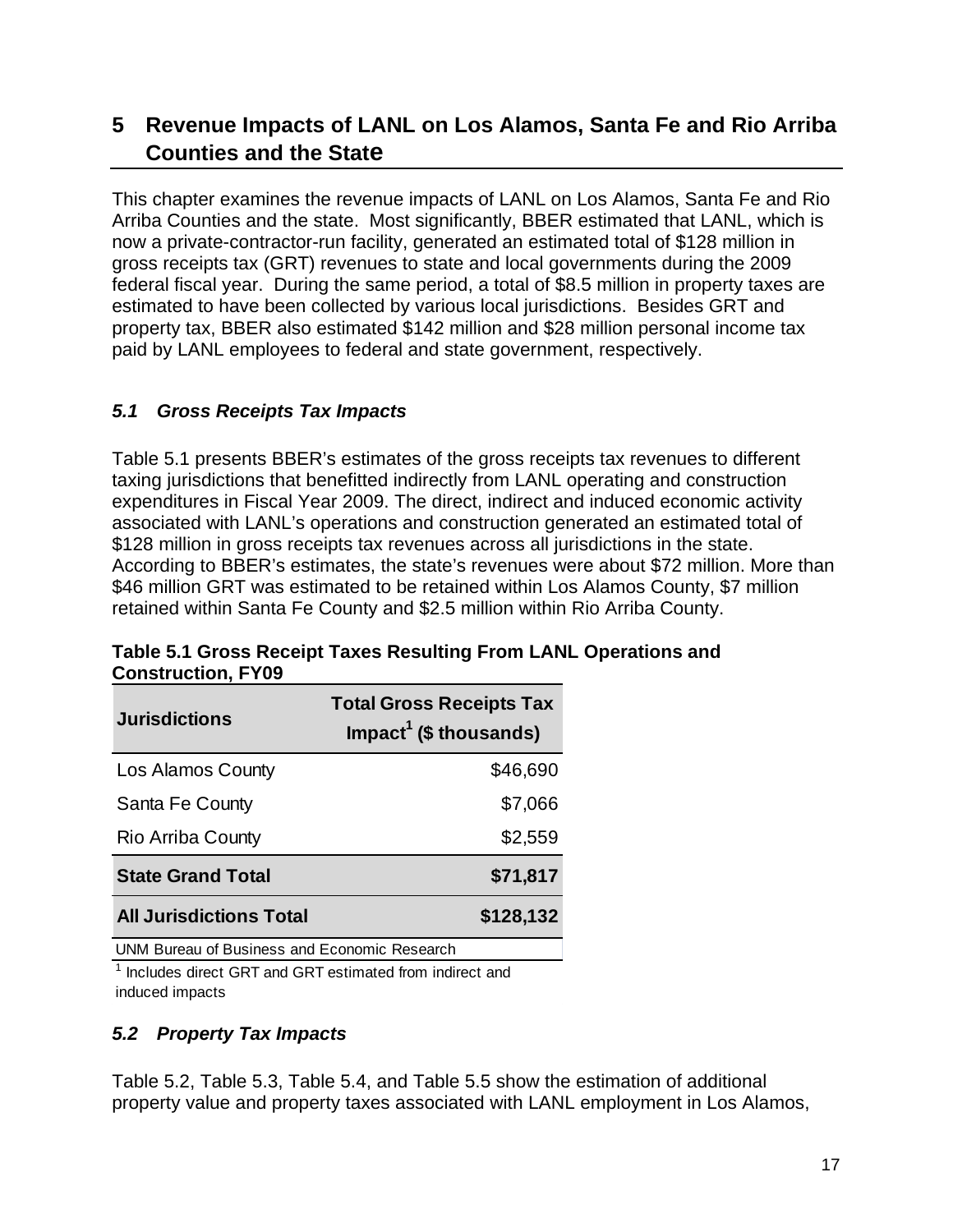Santa Fe and Rio Arriba Counties. BBER estimates the additional population in these counties resulting from increased indirect and induced employment associated with LANL. The number of additional households was estimated on the basis of an average of 2.42 people per household and each county's home-ownership ratio. Total property value was obtained by multiplying the number of houses with the median house value (adjusted to 2009 dollars) obtained from American Economic Survey and Census 2000. Finally, taxable property value was estimated using an assessment of 33%.

The property tax revenues to the listed jurisdictions total approximately \$8.5 million. Estimation shows that Santa Fe has the highest property tax revenue at \$3.5 million followed by Los Alamos County (\$2.7 million) and Rio Arriba (\$2.3 million).

**Table 5.2 Estimation of Additional Property Value Associated with LANL Employment** 

| <b>Estimation of Property Value</b>         | <b>Los Alamos</b> | <b>Santa Fe</b> | Rio Arriba    |
|---------------------------------------------|-------------------|-----------------|---------------|
| Total Employment by County                  | 8,797             | 6,392           | 3,768         |
| Population Increment                        | 7,323             | 7,381           | 7,599         |
| Additional Housing Units (owner and renter) | 3,026             | 3,050           | 3,140         |
| Home Ownership Rate                         | 79%               | 72%             | 79%           |
| <b>Additional Owner Occupied Houses</b>     | 2,380             | 2,202           | 2,486         |
| Median House Value                          | \$247,080         | \$296,500       | \$154,200     |
| <b>Total Property Value</b>                 | \$587,941,124     | \$652,965,796   | \$383,395,125 |

UNM Bureau of Business and Economic Research

#### **Table 5.3 Estimation of Property Taxes for Los Alamos County**

| <b>Assessment Ratio</b>             | 0.33                             |                   |
|-------------------------------------|----------------------------------|-------------------|
| Taxable Property Value <sup>1</sup> | \$160,158,370                    |                   |
| <b>Tax Jurisdiction</b>             | <b>Property Tax Rate (Mills)</b> | <b>Tax Amount</b> |
| <b>State Debt Service</b>           | 1.250                            | \$200,198         |
| <b>County Operational</b>           | 4.594                            | \$735,768         |
| <b>Municipal Debt Service</b>       | 3.457                            | \$553,667         |
| <b>School District Operational</b>  | 0.263                            | \$42,122          |
| <b>School District Debt Service</b> | 3.263                            | \$522,597         |
| HB 33 School Building               | 3.246                            | \$519,874         |
| <b>UNM Los Alamos Branch</b>        | 0.882                            | \$141,260         |
| Total                               | 16.955                           | \$2,715,485       |

UNM Bureau of Business and Economic Research

<sup>1</sup> Taxable Property Value = (Total Property Value x 0.85 x 0.33) - (\$2000 x Additional Owner Occupied Houses)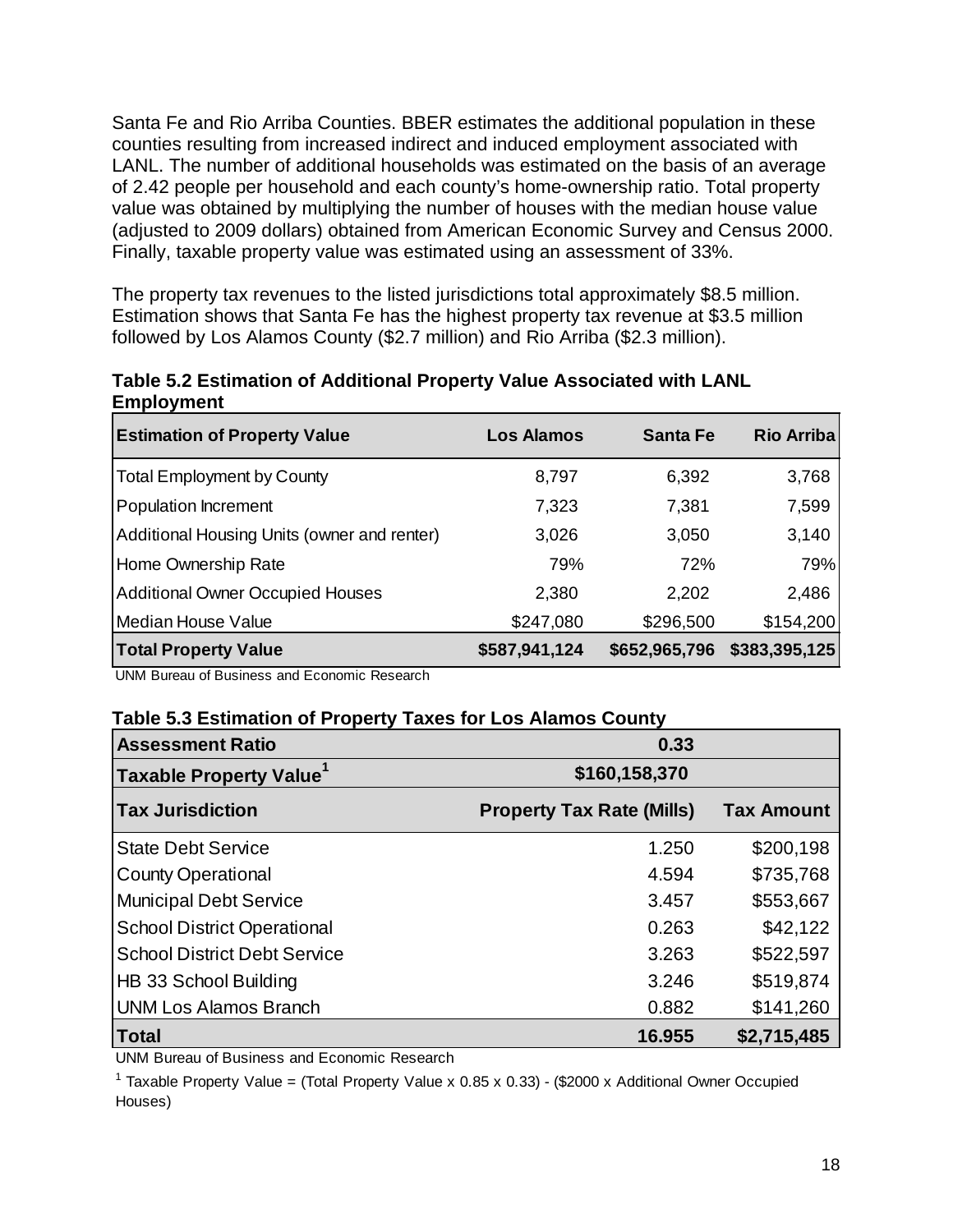| <b>Assessment Ratio</b>          | 0.33                             |                   |
|----------------------------------|----------------------------------|-------------------|
| <b>Taxable Property Value</b>    | \$178,752,415                    |                   |
| <b>Tax Jurisdiction</b>          | <b>Property Tax Rate (Mills)</b> | <b>Tax Amount</b> |
| <b>State Debt Service</b>        | 1.250                            | \$223,441         |
| <b>County Operational</b>        | 4.507                            | \$805,637         |
| <b>County Debt Service</b>       | 1.969                            | \$351,964         |
| <b>Municipal Operational</b>     | 1.055                            | \$188,584         |
| <b>Municipal Debt Service</b>    | 0.461                            | \$82,405          |
| <b>School Dist. Operational</b>  | 0.115                            | \$20,557          |
| <b>School Dist. Debt Service</b> | 3.413                            | \$610,082         |
| School Dist. Cap. Improve.       | 2.000                            | \$357,505         |
| <b>HB33 School Building</b>      | 1.454                            | \$259,906         |
| Santa Fe Comm.Col.(1)            | 2.114                            | \$377,883         |
| Santa Fe Col.Bldg.Levy (1)       | 1.046                            | \$186,975         |
| Total                            | 19.384                           | \$3,464,937       |

## **Table 5.4 Estimation of Property Taxes for Santa Fe County**

UNM Bureau of Business and Economic Research

<sup>1</sup> Taxable Property Value = (Total Property Value x 0.85 x 0.33) - (\$2000 x Additional Owner Occupied Houses)

## **Table 5.5 Estimation of Property Taxes for Rio Arriba County**

| <b>Assessment Ratio</b>             | 0.33                             |                   |
|-------------------------------------|----------------------------------|-------------------|
| <b>Taxable Property Value</b>       | \$102,569,633                    |                   |
| <b>Tax Jurisdiction</b>             | <b>Property Tax Rate (Mills)</b> | <b>Tax Amount</b> |
| <b>State Debt Service</b>           | 1.250                            | \$128,212         |
| <b>County Operational</b>           | 4.406                            | \$451,922         |
| <b>Municipal Operational</b>        | 3.495                            | \$358,481         |
| <b>School District Operational</b>  | 0.254                            | \$26,053          |
| <b>School District Debt Service</b> | 8.129                            | \$833,789         |
| School Dist. Cap. Improvement       | 2.000                            | \$205,139         |
| <b>County Hospital</b>              | 3.037                            | \$311,504         |
| <b>Total</b>                        | 22.571                           | \$2,315,099       |

UNM Bureau of Business and Economic Research

<sup>1</sup> Taxable Property Value = (Total Property Value x 0.85 x 0.33) - (\$2000 x Additional Owner Occupied Houses)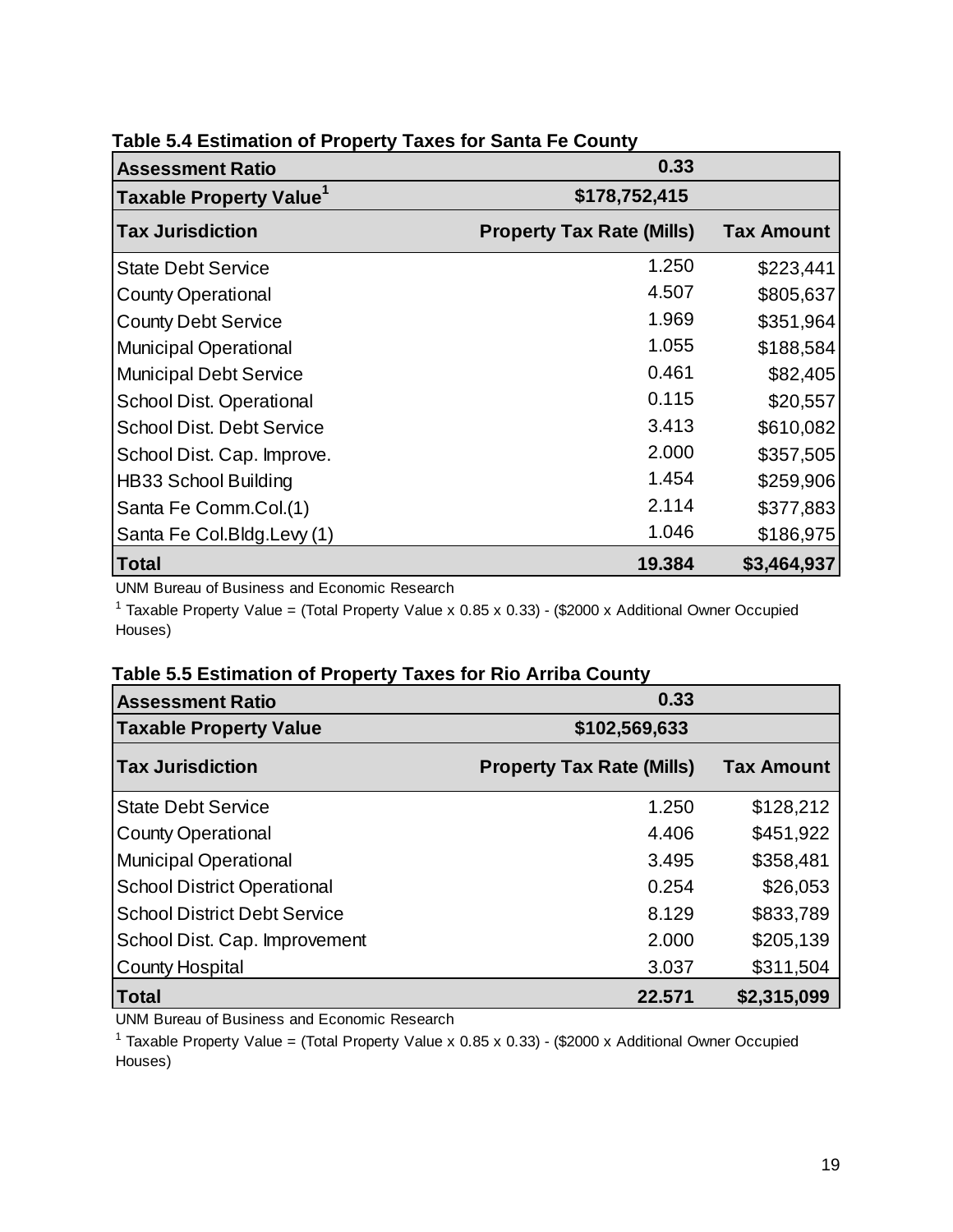## *5.3 Personal Income Tax Impact*

Table 5.6 presents the BBER's estimates of personal income tax for the federal and state government due to LANL's employee compensations. Personal income tax for the state is estimated using the Institute of Taxation and Economic Policy, one of the leading non-profits in distributional analysis of tax systems in the United States. It estimates tax percentages for each taxable income bracket. BBER recognizes that estimating a personal income tax for the federal government is complicated and utilizes the following key assumptions to simplify the process. These assumptions are: 1) Each employee is married and files jointly, 2) A family has only one source of income, 3) Each employee's qualified plan contribution is 5,000, 4) The number of standard/Itemized deductions are two (each deduction is \$5,700), 5) Personal exemptions for this family amount to \$7,300 for those who earn less than \$250,200 in taxable income, and 6) A family has only one child and receives a child tax credit of \$1000 if the family income is less than \$110,000 in taxable income. Tax rate schedules for both federal and state government are presented in Appendix D.

| <b>Type of Employment</b> | <b>Federal</b> | <b>State</b> |
|---------------------------|----------------|--------------|
| Employee on LANL Payroll  | \$133,697,026  | \$26,205,550 |
| Contractors' Employee     | \$8,179,995    | \$1,812,228  |
| <b>Total</b>              | \$141,877,020  | \$28,017,778 |

#### **Table 5.6 Estimation of Personal Income Tax for Federal and State Government**

UNM Bureau of Business and Economic Research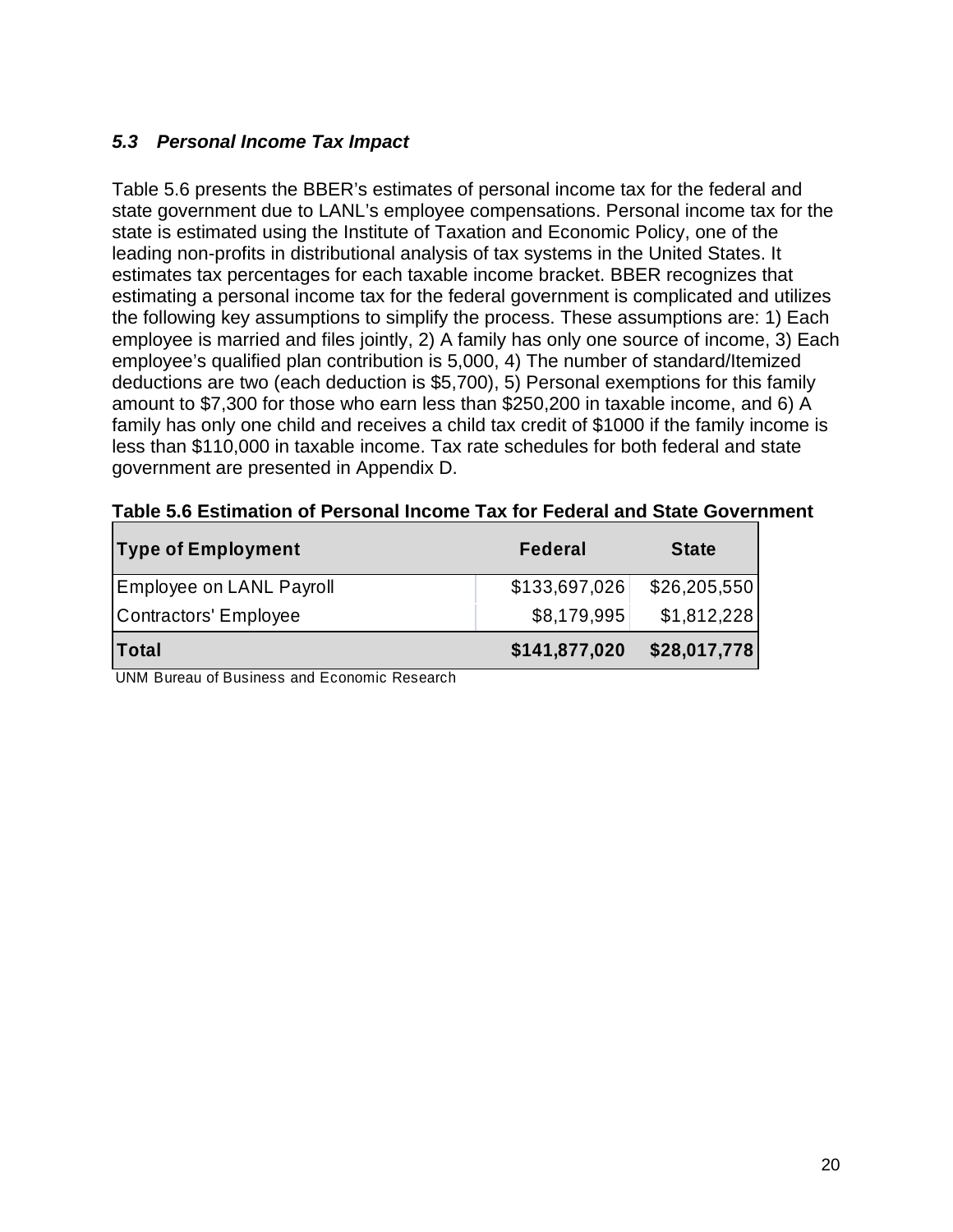# **6 Impacts by County**

As mentioned in the first chapter, BBER used a multi-region input-output model to fill the county-level goods and services purchases data gap. This allowed for a multi-region analysis in which the economic impacts in six neighboring counties were determined as a result of LANL activities in Los Alamos County.

Table 6.1 presents the indirect impact of LANL activities by county. The companies supplying goods and services to LANL also purchase goods and services from other producers. These producers, in turn, purchase goods and services. These indirect purchases continue until leakages from the region stop the cycle. Los Alamos County is impacted the most in terms of labor income and output, followed by Santa Fe and Rio Arriba counties. In terms of employment, Santa Fe County is affected the most.

Table 6.2 presents the induced impact of LANL activities by county. Induced impacts are the results of additional consumer spending that is generated by the increase in labor income within the region as a result of the direct and indirect effects of LANL's economic activity. This does not include the retiree impacts. Santa Fe experiences the greatest impact in all categories – employment, labor income, value added and output – followed by Los Alamos and Rio Arriba counties. About 73% of the indirect impact of output is captured by northern New Mexico whereas only 75% of the induced impact is captured by the same region.

Table 6.3 presents the total indirect and induced impacts by county. Santa Fe receives the greatest economic impacts in employment, income and output followed by Los Alamos and Rio Arriba counties.

| <b>County</b>           | <b>Number of</b><br><b>Employees</b> | <b>Labor Income</b><br>(\$ thousands) | <b>Value Added</b><br>(\$ thousands) | <b>Output</b><br>(\$ thousands) |
|-------------------------|--------------------------------------|---------------------------------------|--------------------------------------|---------------------------------|
| Los Alamos              | 1,129                                | \$60,587                              | \$85,311                             | \$136,542                       |
| Santa Fe                | 1,265                                | \$43,433                              | \$65,556                             | \$112,516                       |
| Rio Arriba              | 327                                  | \$9,429                               | \$12,795                             | \$26,520                        |
| Sandoval                | 38                                   | \$1,495                               | \$3,004                              | \$5,712                         |
| Taos                    | 99                                   | \$1,434                               | \$4,083                              | \$6,517                         |
| San Miguel              | 8                                    | \$175                                 | \$244                                | \$535                           |
| Mora                    | $\overline{2}$                       | \$37                                  | \$50                                 | \$93                            |
| <b>7-County Total</b>   | 2,868                                | \$116,592                             | \$171,044                            | \$288,435                       |
| <b>New Mexico Total</b> | 3,944                                | \$171,518                             | \$245,167                            | \$403,324                       |

#### **Table 6.1 Estimation of Indirect Impacts by County**

UNM Bureau of Business and Economic Research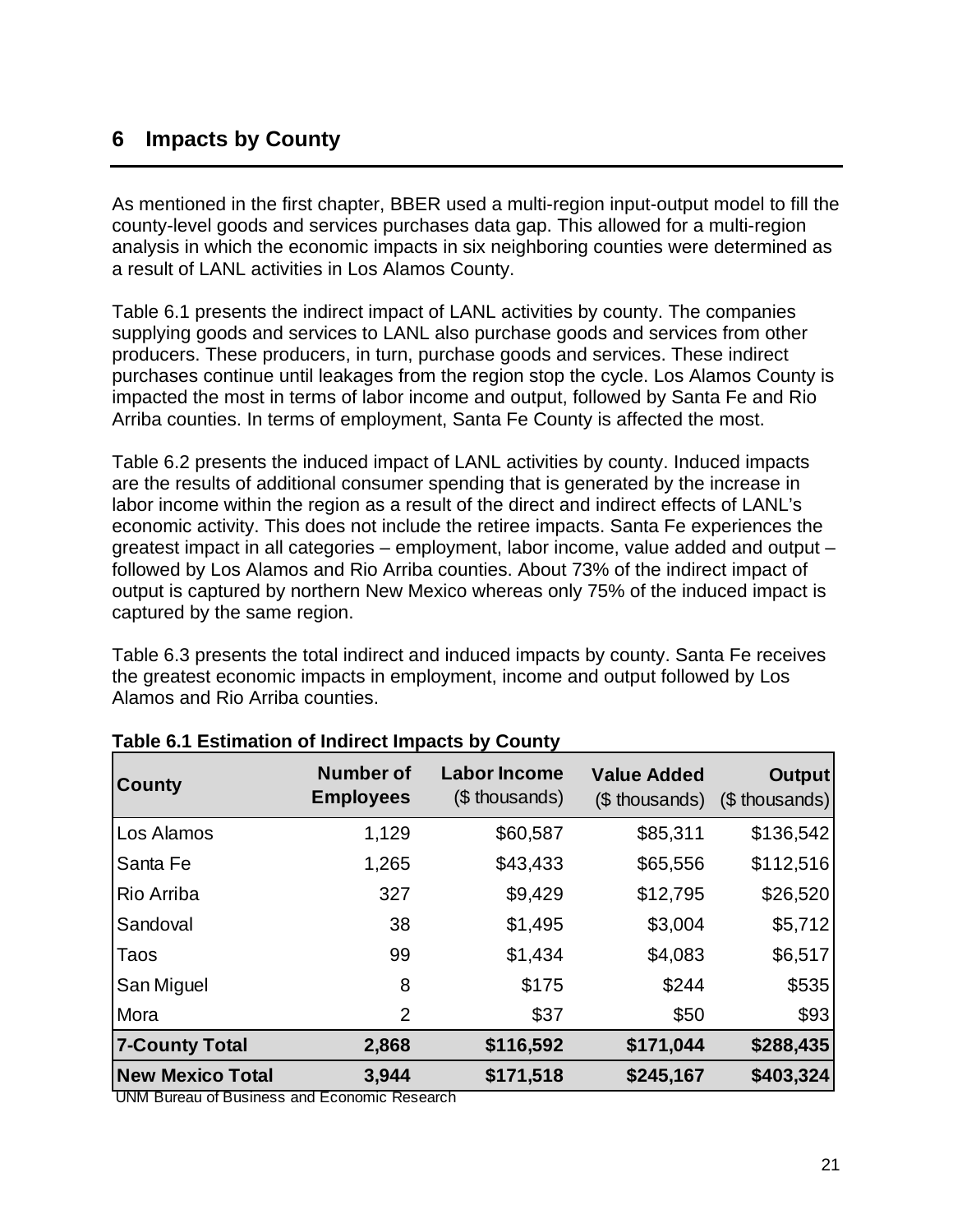| <b>County</b>           | <b>Number of</b><br><b>Employees</b> | <b>Labor Income</b><br>(\$ thousands) | <b>Value Added</b><br>(\$ thousands) | <b>Output</b><br>(\$ thousands) |
|-------------------------|--------------------------------------|---------------------------------------|--------------------------------------|---------------------------------|
| Los Alamos              | 1,848                                | \$64,134                              | \$134,365                            | \$223,774                       |
| Santa Fe                | 2,779                                | \$88,762                              | \$155,753                            | \$263,599                       |
| Rio Arriba              | 1,340                                | \$36,376                              | \$64,570                             | \$113,959                       |
| Sandoval                | 293                                  | \$7,453                               | \$16,085                             | \$27,799                        |
| Taos                    | 154                                  | \$4,001                               | \$7,425                              | \$12,734                        |
| San Miguel              | 16                                   | \$408                                 | \$741                                | \$1,404                         |
| Mora                    | 2                                    | \$50                                  | \$119                                | \$208                           |
| <b>7-County Total</b>   | 6,430                                | \$201,183                             | \$379,058                            | \$643,478                       |
| <b>New Mexico Total</b> | 8,012                                | \$261,684                             | \$483,431                            | \$864,459                       |

**Table 6.2 Estimation of Induced Impacts by County** 

Note: Totals may not sum due to rounding.

| <b>County</b>           | <b>Number of</b><br><b>Employees</b> | <b>Labor Income</b><br>(\$ thousands) | <b>Value Added</b><br>(\$ thousands) | <b>Output</b><br>$($$ thousands) |
|-------------------------|--------------------------------------|---------------------------------------|--------------------------------------|----------------------------------|
| Los Alamos              | 2,977                                | \$124,721                             | \$219,676                            | \$360,316                        |
| Santa Fe                | 4,044                                | \$132,195                             | \$221,309                            | \$376,115                        |
| Rio Arriba              | 1,667                                | \$45,805                              | \$77,365                             | \$140,479                        |
| Sandoval                | 331                                  | \$8,948                               | \$19,090                             | \$33,511                         |
| Taos                    | 253                                  | \$5,436                               | \$11,508                             | \$19,251                         |
| San Miguel              | 24                                   | \$584                                 | \$985                                | \$1,939                          |
| Mora                    | 4                                    | \$87                                  | \$169                                | \$301                            |
| <b>7-County Total</b>   | 9,298                                | \$317,775                             | \$550,101                            | \$931,913                        |
| <b>New Mexico Total</b> | 11,956                               | \$433,202                             | \$728,598                            | \$1,267,784                      |

# **Table 6.3 Estimation of Total Indirect and Induced Impacts by County**

UNM Bureau of Business and Economic Research

Note: Totals may not sum due to rounding.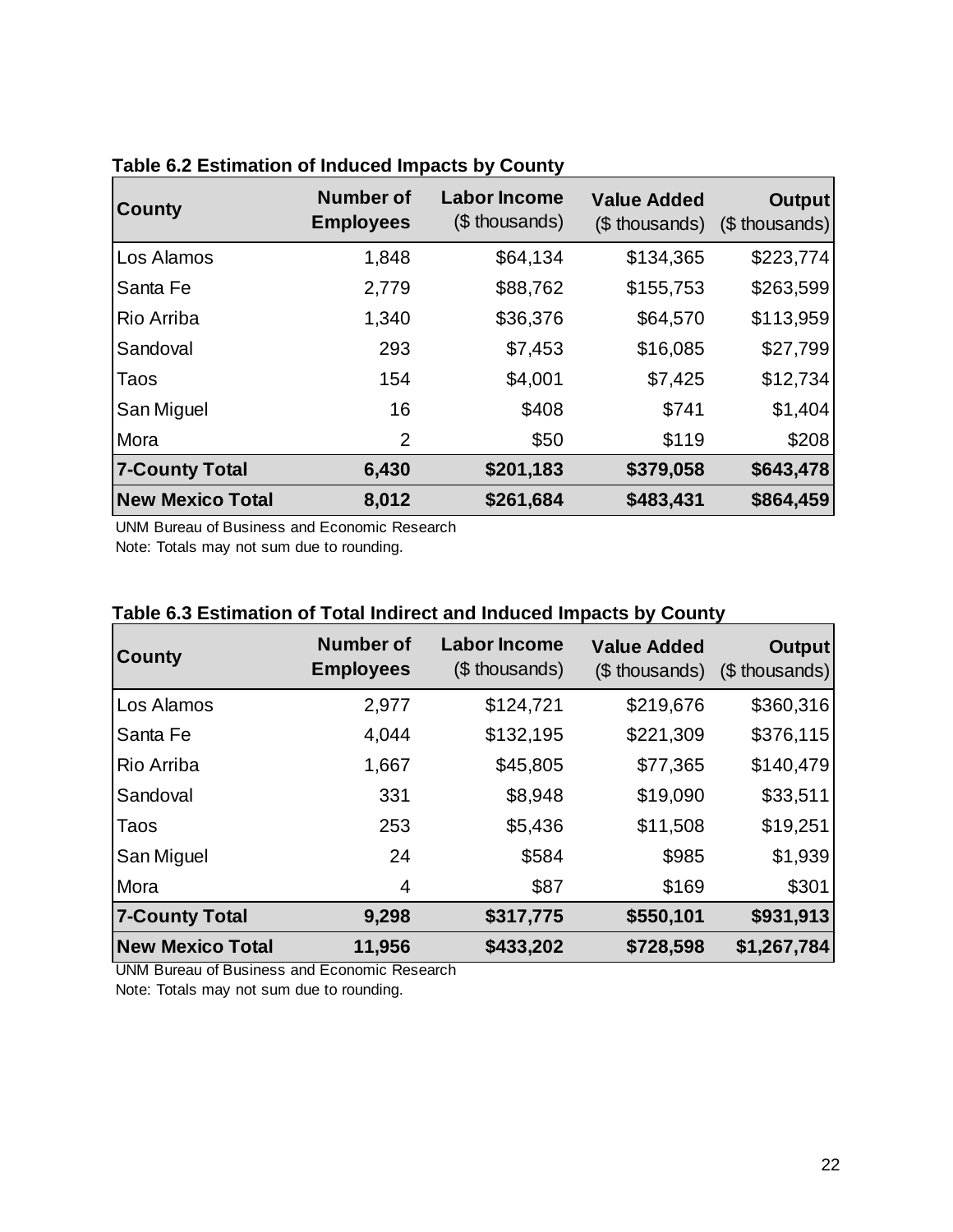# **Appendix A**

LANL Employment by County

| <b>County</b>     | <b>Employees on</b><br><b>LANL Payroll</b>                                                             | <b>Security</b><br><b>Contractor</b><br><b>Employees</b> | <b>Others</b><br>(including<br>temporary<br>jobs) | <b>Total</b><br><b>Employees</b> |  |
|-------------------|--------------------------------------------------------------------------------------------------------|----------------------------------------------------------|---------------------------------------------------|----------------------------------|--|
| Los Alamos        | 4,457                                                                                                  | 246                                                      | 302                                               | 5,005                            |  |
| Santa Fe          | 2,045                                                                                                  | 171                                                      | 141                                               | 2,357                            |  |
| Rio Arriba        | 1,511                                                                                                  | 282                                                      | 137                                               | 1,930                            |  |
| Sandoval          | 312                                                                                                    | 62                                                       | 30                                                | 404                              |  |
| <b>Bernalillo</b> | 193                                                                                                    |                                                          |                                                   | 193                              |  |
| <b>Taos</b>       | 125                                                                                                    | 33                                                       | 21                                                | 179                              |  |
| Eddy              | 32                                                                                                     |                                                          |                                                   | 32                               |  |
| San Miguel        | 19                                                                                                     |                                                          |                                                   | 19                               |  |
| Valencia          | 8                                                                                                      |                                                          |                                                   | 8                                |  |
| Socorro           | 5                                                                                                      |                                                          |                                                   | 5                                |  |
| Dona Ana          | 6                                                                                                      |                                                          |                                                   | 6                                |  |
| Mora              | $\overline{4}$                                                                                         | 4                                                        |                                                   | 8                                |  |
| San Juan          | 3                                                                                                      |                                                          |                                                   | 3                                |  |
| Catron            | 1                                                                                                      |                                                          |                                                   | 1                                |  |
| Cibola            | 1                                                                                                      |                                                          |                                                   | 1                                |  |
| Torrance          | 1                                                                                                      |                                                          |                                                   | 1                                |  |
| Luna              | 1                                                                                                      |                                                          |                                                   | 1                                |  |
| Lea               | 1                                                                                                      |                                                          |                                                   | 1                                |  |
| Grant             | 1                                                                                                      |                                                          |                                                   | 1                                |  |
| <b>Mckinley</b>   | 1                                                                                                      |                                                          |                                                   | 1                                |  |
| <b>Total</b>      | 8,727                                                                                                  | 798                                                      | 631                                               | 10,156                           |  |
| Source: LANL      | $1.0.01$ employees include regular, limited term, leng term vigiting at $\theta$ DDD, poetdesterel and |                                                          |                                                   |                                  |  |

# **Appendix A.1 Number of LANL's Employees by County**

1 LANL employees include regular, limited term, long-term visiting staff, DPD, postdoctoral and student (high school, undergraduate, graduate) employees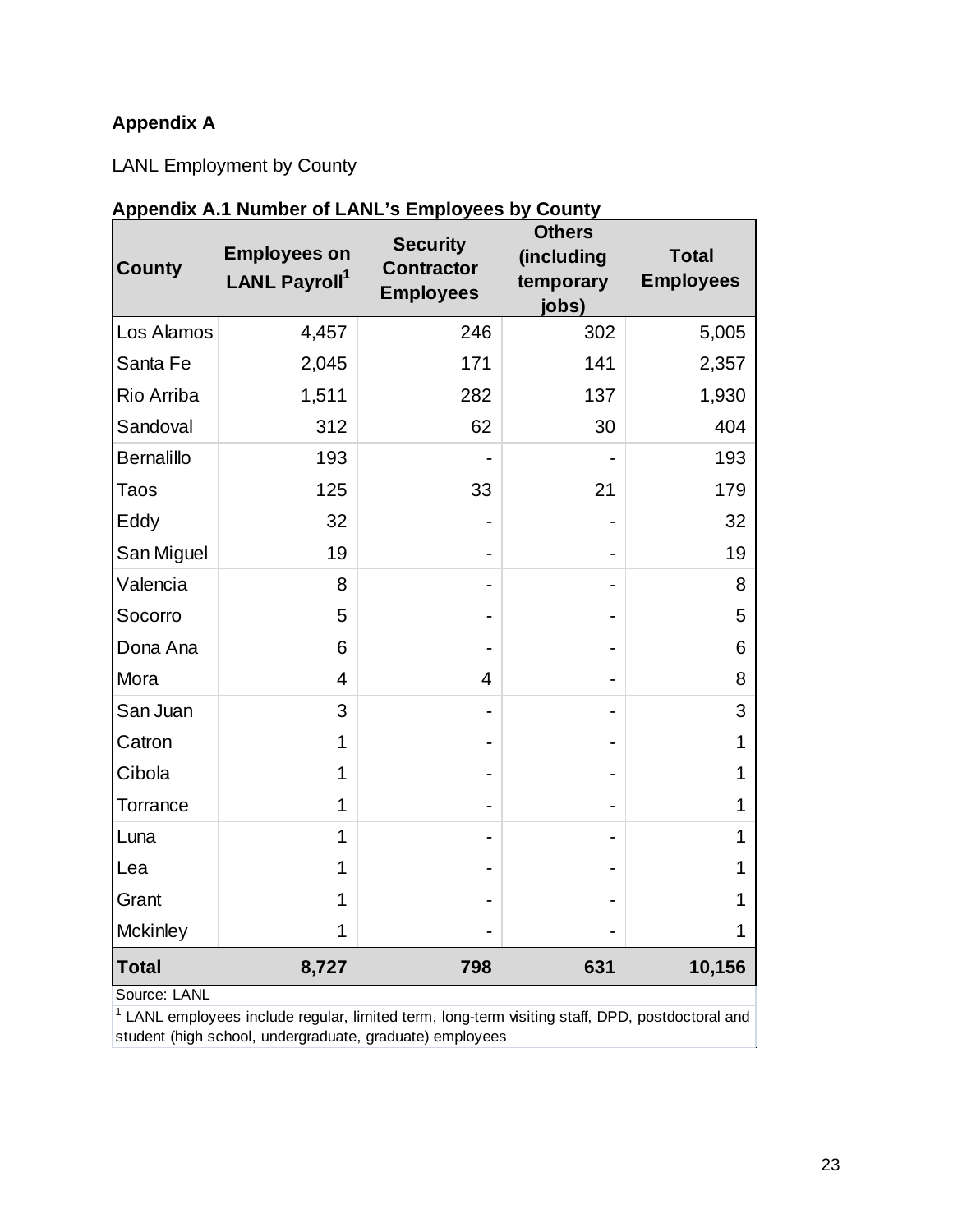# **Appendix B**

Expenditure on Goods and Services and Community Investment Expenditures

| <b>Expenditures on Goods and Services</b>     | <b>In-State</b>     | <b>Out-of-State</b> | <b>Total</b>        |
|-----------------------------------------------|---------------------|---------------------|---------------------|
|                                               | <b>Expenditures</b> | <b>Expenditures</b> | <b>Expenditures</b> |
| <b>Services</b>                               | \$50,246,017        | \$145,838,748       | \$196,084,765       |
| <b>Business Services</b>                      | \$10,233,477        | \$14,223,573        | \$24,457,050        |
| <b>Consulting Services</b>                    | \$1,049,315         | \$5,891,472         | \$6,940,787         |
| Research and Development                      | \$2,158,074         | \$15,759,678        | \$17,917,752        |
| Safety and Security Services                  | \$2,970,276         | \$6,960,607         | \$9,930,883         |
| <b>Professional Services</b>                  | \$13,590,940        | \$29,129,162        | \$42,720,102        |
| <b>Project Management Services</b>            | \$4,272,560         | \$0                 | \$4,272,560         |
| <b>General Support Services</b>               | \$10,568,872        | \$65,257,122        | \$75,825,994        |
| Equipment Maint/Repair/Calibration Svcs       | \$3,686,117         | \$2,975,647         | \$6,661,764         |
| Facilities Maintenance and Repair             | \$377,648           | \$3,257,004         | \$3,634,652         |
| Training                                      | \$1,338,737         | \$2,384,483         | \$3,723,220         |
| Goods/Materials/Supplies                      | \$85,857,968        | \$66,243,831        | \$152,101,799       |
| <b>General Commodities</b>                    | \$47,963,254        | \$27,768,088        | \$75,731,342        |
| <b>Performance Fabrications</b>               | \$25,000            | \$74,285            | \$99,285            |
| Pcard (NM and non-NM)                         | \$8,229,401         | \$38,401,458        | \$46,630,859        |
| <b>JIT NM</b>                                 | \$8,279,701         | \$0                 | \$8,279,701         |
| iProcurement NM                               | \$21,360,612        | \$0                 | \$21,360,612        |
| Engineering                                   | \$27,128,496        | \$34,696,860        | \$61,825,356        |
| Architectural and Engineering Services        | \$14,544,065        | \$22,812,576        | \$37,356,641        |
| <b>Design Fabrication Services</b>            | \$1,644,956         | \$750,208           | \$2,395,164         |
| <b>Engineering Services</b>                   | \$10,939,476        | \$11,134,076        | \$22,073,552        |
| Construction                                  | \$21,379,991        | \$0                 | \$21,379,991        |
| <b>New</b>                                    | \$7,017,906         | \$0                 | \$7,017,906         |
| Renovation                                    | \$4,121,438         | \$0                 | \$4,121,438         |
| Infrastructure                                | \$9,973,056         | \$0                 | \$9,973,056         |
| Decontamination and Demolition                | \$267,591           | \$0                 | \$267,591           |
| Environmental                                 | \$23,589,098        | \$84,994,762        | \$108,583,860       |
| <b>Demolition and Demobilization Services</b> | \$53,360            | \$0                 | \$53,360            |
| <b>Environmental Remediation Services</b>     | \$23,535,738        | \$84,994,762        | \$108,530,500       |
| Information Technology                        | \$38,539,461        | \$46,611,881        | \$85,151,342        |
| <b>Database Services</b>                      | \$124,577           | \$3,426,622         | \$3,551,199         |
| Software Engineering/Design Services          | \$298,674           | \$1,885,525         | \$2,184,199         |
| Software licenses/maintenance                 | \$5,523,272         | \$16,280,037        | \$21,803,309        |
| <b>IT Equipment and Accessories</b>           | \$32,592,938        | \$25,019,697        | \$57,612,635        |
| <b>Real Property</b>                          | \$5,891,409         | \$108,868           | \$6,000,277         |
| <b>SOC Security Operation</b>                 | \$20,641,444        | \$0                 | \$20,641,444        |
| Los Alamos County Fire Department             | \$1,093,000         | \$0                 | \$1,093,000         |
| Construction Craft (formerly KSL)             | \$30,227,375        | \$0                 | \$30,227,375        |
| <b>Total ASM Purchases</b>                    | \$304,594,259       | \$378,494,950       | \$683,089,209       |

|  |  | Appendix B.1 ASM Expenditures on Goods and Services by Category |  |  |  |  |
|--|--|-----------------------------------------------------------------|--|--|--|--|
|  |  |                                                                 |  |  |  |  |

Source: LANL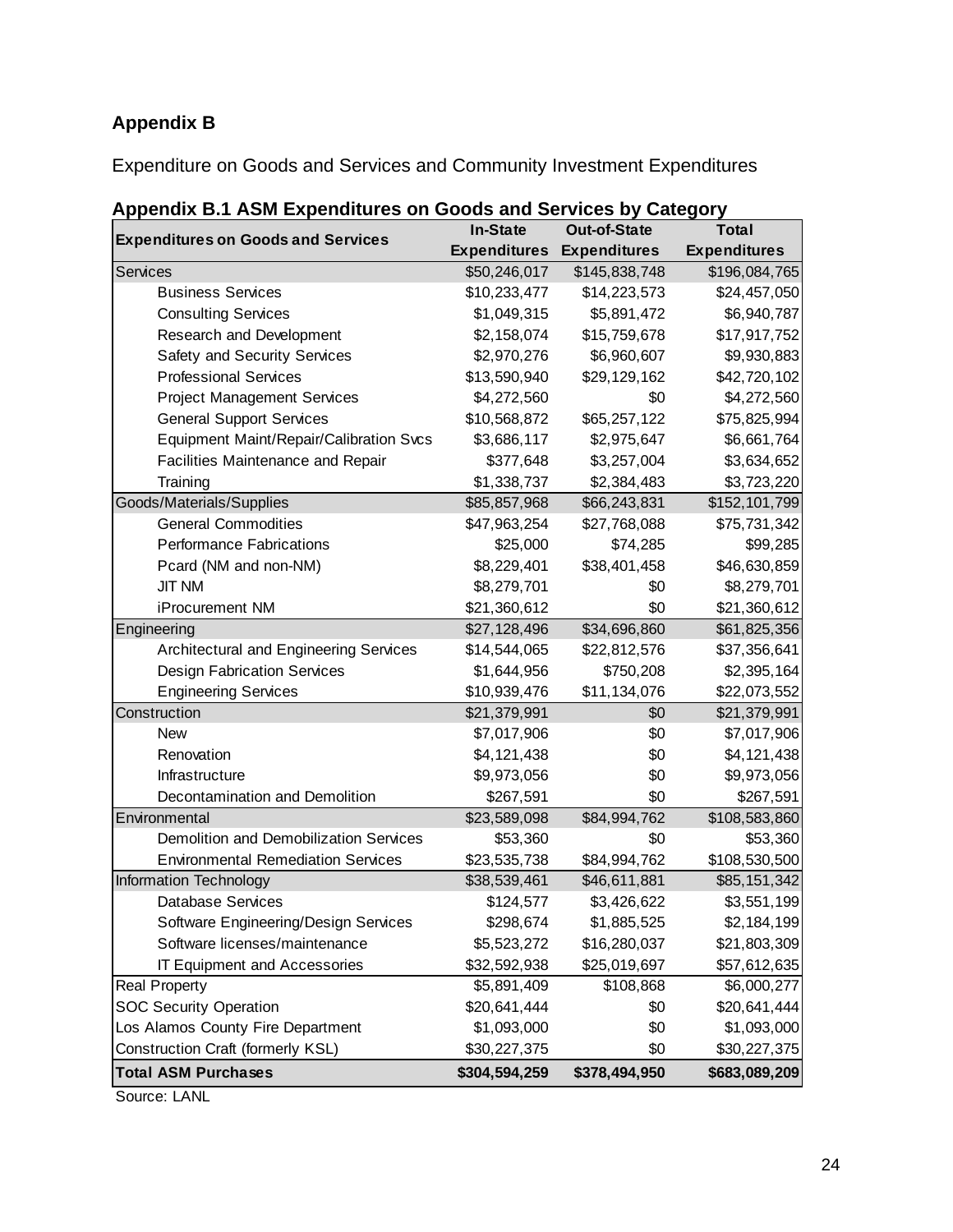| <b>Direct Community Investments from Fee</b>      | Amount (\$) FY09 |           |
|---------------------------------------------------|------------------|-----------|
| <b>Education</b>                                  |                  | 1,019,653 |
| Los Alamos Employees' Scholarship Fund - Regional | 169,653          |           |
| <b>LANL Foundation - Regional</b>                 | 450,000          |           |
| <b>UNM LA - LA County</b>                         | 100,000          |           |
| NNMC-Rio Arriba                                   | 100,000          |           |
| <b>Highlands University-San Miguel</b>            | 100,000          |           |
| Santa Fe Community College-Santa Fe               | 100,000          |           |
| <b>Economic Development</b>                       |                  | 1,000,000 |
| Northern New Mexico Connect - Regional            | 650,000          |           |
| Venture Accelleration Fund - Regional             | 350,000          |           |
| <b>Community Giving</b>                           |                  | 1,052,627 |
| United Way of Santa Fe County                     | 79,210           |           |
| United Way of Northern New Mexico                 | 817,852          |           |
| <b>Community Giving Grants</b>                    | 75,000           |           |
| <b>Volunteer Recognition Event - Regional</b>     | 80,565           |           |
| Total                                             |                  | 3,072,280 |

## **Appendix B.2 Direct Community Investments**

#### Appendix B.3 In-Kind and Other Investments

| In-Kind and Other Investments (Community Support) | Amount (\$) FY09 |         |
|---------------------------------------------------|------------------|---------|
|                                                   |                  |         |
| Rio Arriba                                        | 9,634            |         |
| Santa Fe                                          | 5,125            |         |
| Los Alamos                                        | 25,592           |         |
| Taos                                              | 550              |         |
| Statewide                                         | 122,800          |         |
| Total                                             |                  | 163,701 |

## **Appendix B.4 New Mexico Small Business Assistance**

| <b>Memberships, Sponsorships and NMSBA</b>          |           | Amount (\$) FY09 |
|-----------------------------------------------------|-----------|------------------|
| <b>Memberships and Sponsorships</b>                 |           | 39,175           |
| Rio Arriba                                          | 7,175     |                  |
| Los Alamos                                          | 5,000     |                  |
| San Miguel                                          | 3,000     |                  |
| Santa Fe                                            | 6,500     |                  |
| Taos                                                | 4,000     |                  |
| Statewide                                           | 13,500    |                  |
| <b>New Mexico Small Business Assistance (NMSBA)</b> |           | 2,500,000        |
| <b>Tax Credit</b>                                   | 1,800,000 |                  |
| In-kind support (overhead for NMSBA projects)       | 700,000   |                  |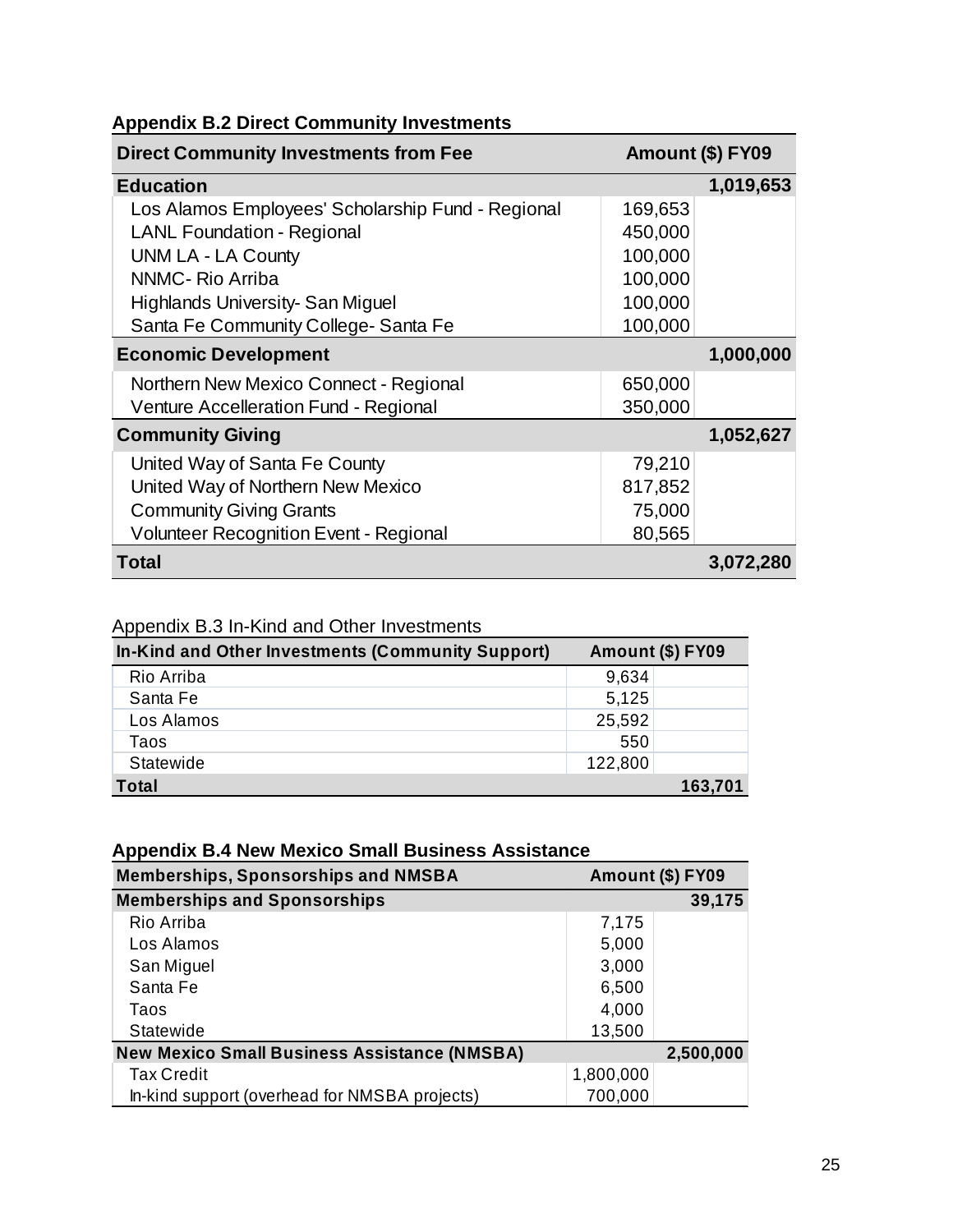# **Appendix C**

Expenditures on Employees and Retirees

| <b>County</b>      | No. of<br><b>Employees</b> | <b>Total Salary</b> |
|--------------------|----------------------------|---------------------|
| Los Alamos         | 4,457                      | \$556,626,344       |
| Santa Fe           | 2,045                      | \$238,088,680       |
| Rio Arriba         | 1,511                      | \$122,492,649       |
| Sandoval           | 312                        | \$33,230,102        |
| <b>Bernalillo</b>  | 193                        | \$19,915,657        |
| Taos               | 125                        | \$10,686,969        |
| Eddy               | 32                         | \$3,808,689         |
| San Miguel         | 19                         | \$1,713,940         |
| Valencia           | 8                          | \$848,734           |
| Socorro            | 5                          | \$366,546           |
| Doña Ana           | 6                          | \$343,751           |
| Mora               | $\overline{4}$             | \$250,299           |
| San Juan           | 3                          | \$227,796           |
| Catron             | 1                          | \$158,105           |
| Cibola             | 1                          | \$105,156           |
| Torrance           | 1                          | \$97,026            |
| Luna               | 1                          | \$71,779            |
| Lea                | 1                          | \$50,794            |
| Grant              | 1                          | \$36,622            |
| <b>McKinley</b>    | 1                          | \$35,469            |
| <b>Grand Total</b> | 8,727                      | \$989,155,104       |
| Source: LANL       |                            |                     |

# **Appendix C.1 Expenditures on LANL Employees by County**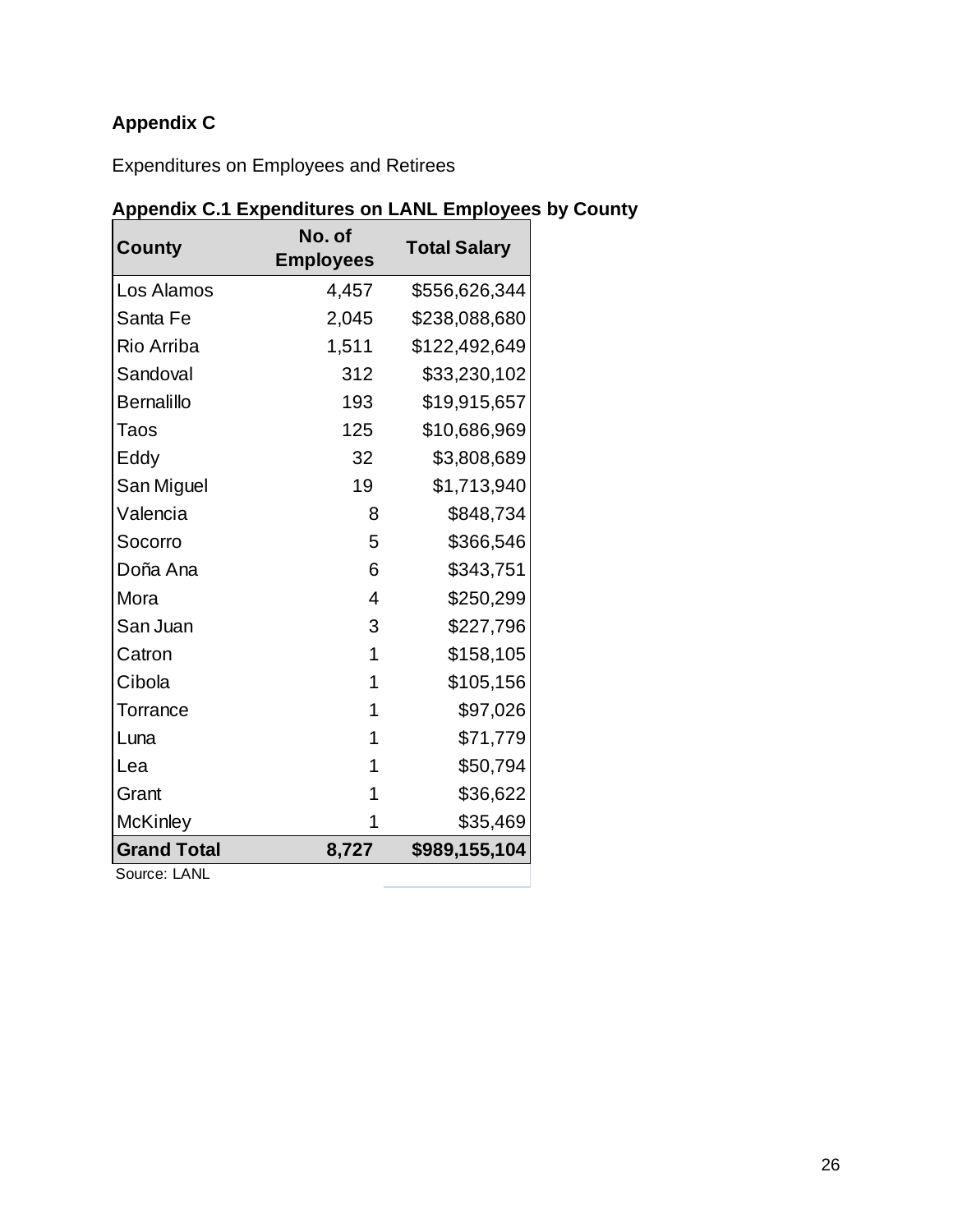| <b>County</b>     | No. of<br><b>Retirees</b> | <b>Annual Gross</b><br><b>Benefit</b> | <b>Annual</b><br><b>Net Benefit</b> |
|-------------------|---------------------------|---------------------------------------|-------------------------------------|
| <b>LOS ALAMOS</b> | 1,499                     | \$80,587,240                          | \$68,676,876                        |
| <b>SANTA FE</b>   | 796                       | \$36,368,023                          | \$31,488,524                        |
| <b>RIO ARRIBA</b> | 491                       | \$14,259,001                          | \$12,860,529                        |
| <b>BERNALILLO</b> | 336                       | \$11,244,348                          | \$9,865,470                         |
| SANDOVAL          | 228                       | \$8,057,999                           | \$7,242,402                         |
| DOÑA ANA          | 35                        | \$1,136,229                           | \$1,020,413                         |
| <b>VALENCIA</b>   | 37                        | \$1,095,945                           | \$967,754                           |
| <b>TAOS</b>       | 28                        | \$925,189                             | \$848,249                           |
| <b>OTERO</b>      | 15                        | \$423,449                             | \$376,892                           |
| <b>EDDY</b>       | 7                         | \$225,936                             | \$201,124                           |
| <b>CATRON</b>     | 4                         | \$204,895                             | \$184,751                           |
| <b>CHAVES</b>     | 8                         | \$195,550                             | \$182,354                           |
| <b>TORRANCE</b>   | 6                         | \$193,094                             | \$172,265                           |
| <b>SAN MIGUEL</b> | 8                         | \$173,658                             | \$157,290                           |
| <b>COLFAX</b>     | 6                         | \$150,564                             | \$142,597                           |
| <b>SIERRA</b>     | 5                         | \$142,200                             | \$127,311                           |
| <b>GRANT</b>      | 5                         | \$126,987                             | \$115,538                           |
| <b>SAN JUAN</b>   | 5                         | \$103,828                             | \$99,739                            |
| <b>LINCOLN</b>    | 3                         | \$106,856                             | \$91,639                            |
| <b>ROOSEVELT</b>  | 3                         | \$57,032                              | \$54,357                            |
| <b>LUNA</b>       | $\overline{2}$            | \$49,862                              | \$45,048                            |
| <b>CIBOLA</b>     | $\overline{2}$            | \$47,736                              | \$39,336                            |
| <b>QUAY</b>       | $\overline{2}$            | \$25,286                              | \$23,948                            |
| <b>CURRY</b>      | $\overline{2}$            | \$26,047                              | \$21,967                            |
| <b>SOCORRO</b>    | 1                         | \$10,018                              | \$9,016                             |
| <b>Total</b>      | 3,534                     | \$155,936,972                         | \$135,015,388                       |

**Appendix C.2 Number of Retirees and Retirement Benefits by County** 

Source: LANL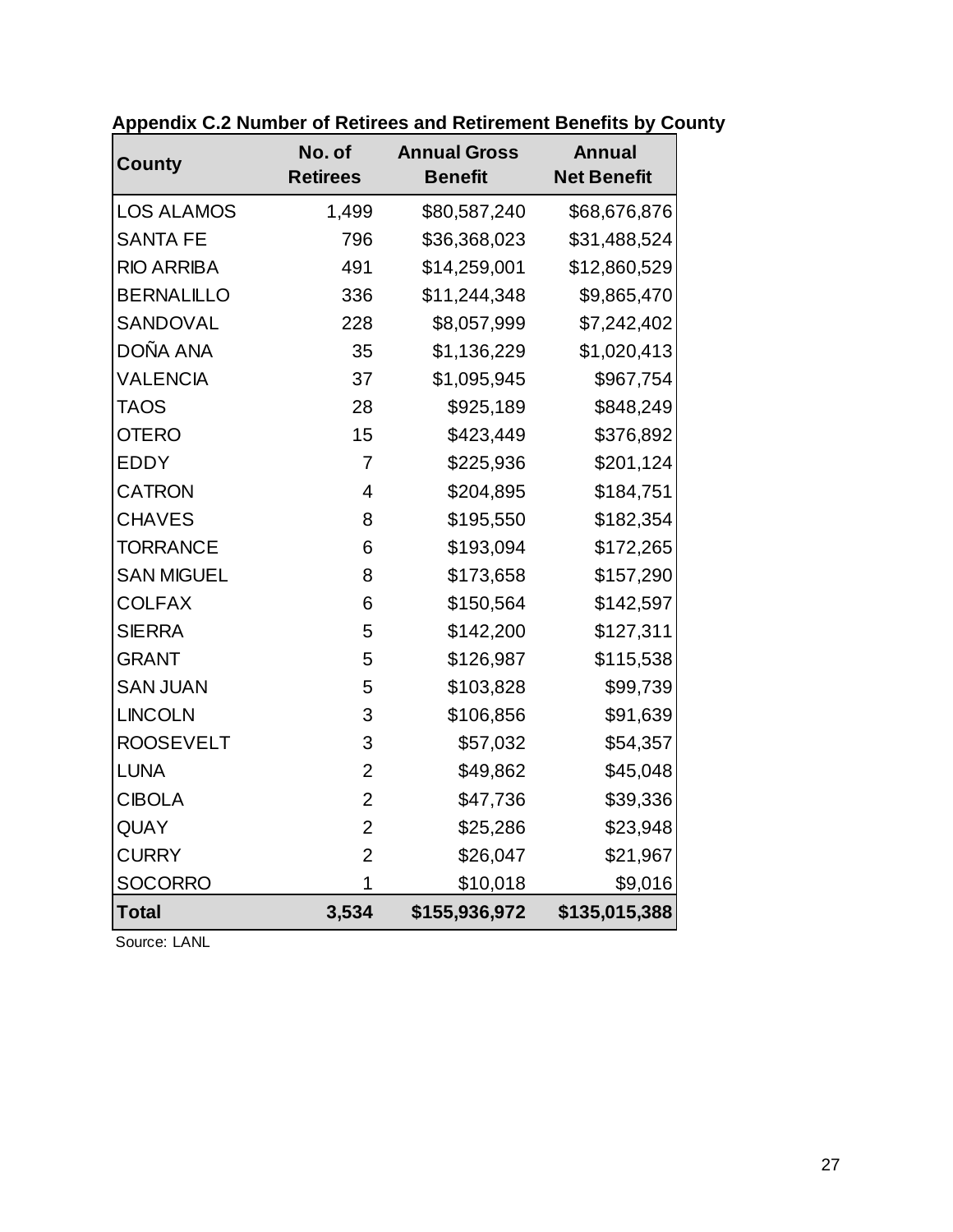# **Appendix D**

Federal and State Government Personal Income Tax Schedule

## **Appendix D.1 Federal Government Personal Income Tax Schedule**

| <b>Taxable Income Category</b>      | <b>Tax Rate</b>   |
|-------------------------------------|-------------------|
| $$0 - $16,700$                      | 10%               |
| \$16,700 - \$67,900                 | $$1670 + 15\%$    |
| \$67,900 - \$137,050                | $$9350 + 25\%$    |
| \$137,050 - \$208,850               | $$26,637 + 28\%$  |
| \$208,850 - \$372,950               | $$46,741 + 33\%$  |
| \$372,950 or more                   | $$100,894 + 35\%$ |
| Source: 2009 Tax Rate Schedule, IRS |                   |

## **Appendix D.2 NM State Government Personal Income Tax Schedule**

| Taxable Income Category | <b>Tax Rate</b> |
|-------------------------|-----------------|
| Less than \$16,000      | $-1.90\%$       |
| $$16,000 - $29,000$     | $-0.10%$        |
| $$29,000 - $45,000$     | 1.30%           |
| \$45,000 - \$77,000     | 2.30%           |
| \$77,000-\$148,000      | 2.80%           |
| $$148,000 - $395,000$   | 3.00%           |
| \$395,000 or more       | 2.50%           |

Source: Institute on Taxation and Economic Policy

http://www.itepnet.org/whopays3.pdf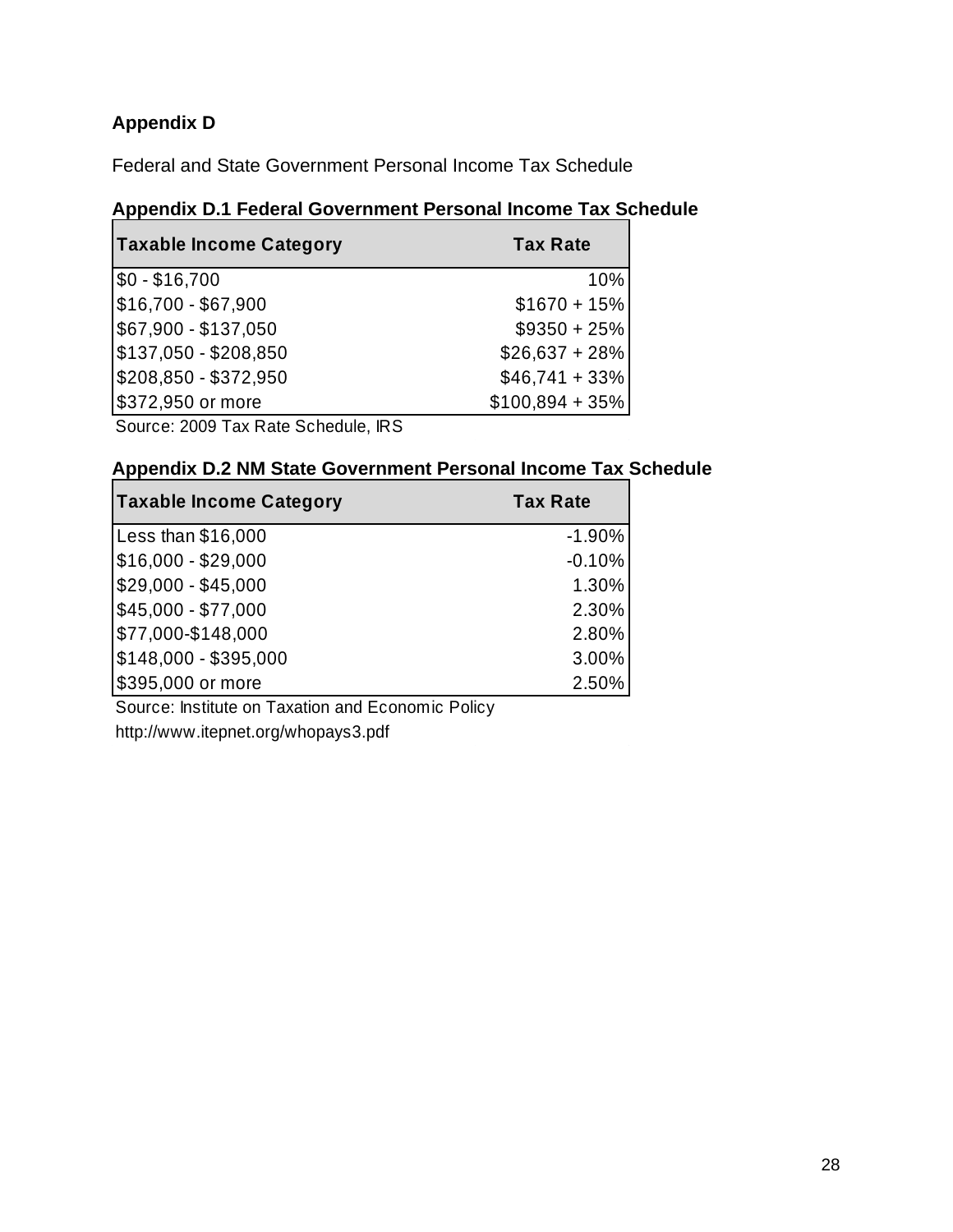# **Appendix E**

| <b>Appendix E.1 Largest Employers in New Mexico</b> |  |  |  |
|-----------------------------------------------------|--|--|--|
|                                                     |  |  |  |

| <b>Employer</b>                                         | <b>Employment</b> | <b>Source</b>                                                                                                                                          |
|---------------------------------------------------------|-------------------|--------------------------------------------------------------------------------------------------------------------------------------------------------|
| Kirtland Air Force Base                                 | 23,000            | Kirtland Air Force Base Website<br>http://www.kirtland.af.mil/units/index.asp                                                                          |
| University of New Mexico<br>(including health sciences) | 21,841            | UNM Factbook 2009<br>http://www.unm.edu/~oir/factbook/2009fb.pdf                                                                                       |
| State of New Mexico                                     | 19,609            | New Mexico State Personnel Office<br>http://www.spo.state.nm.us/NMState_Document<br>s/Employees_docs/2009_annual_web.pdf                               |
| Albuquerque Public School                               |                   | 17,101 Albuquerque Public Schools                                                                                                                      |
| Walmart                                                 |                   | 15,991 Dun and Bradstreet, 2007                                                                                                                        |
| Los Alamos National Laboratory                          |                   | 11,685 Los Alamos National Laboratory                                                                                                                  |
| New Mexico State University <sup>1</sup>                |                   | 9,650 Fact sheet, New Mexico State University                                                                                                          |
| Presbytarian Healthcare and Hospital                    | 9,000             | Human Resource Department, Presbytarian<br>Healthcare and Hospital                                                                                     |
| Sandia National Laboratories                            | 8,158             | Sandia National Laboratories<br>https://share.sandia.gov/news/resources/news_r<br>eleases/sandia-to-host-first-ever-economic-<br>impact-summit-jan-22/ |
| City of Albuquerque                                     | 6,680             | Albuquerque Economic Development<br>http://www.abq.org/regional/employers.html                                                                         |

1 Including faculty, staff and graduate students